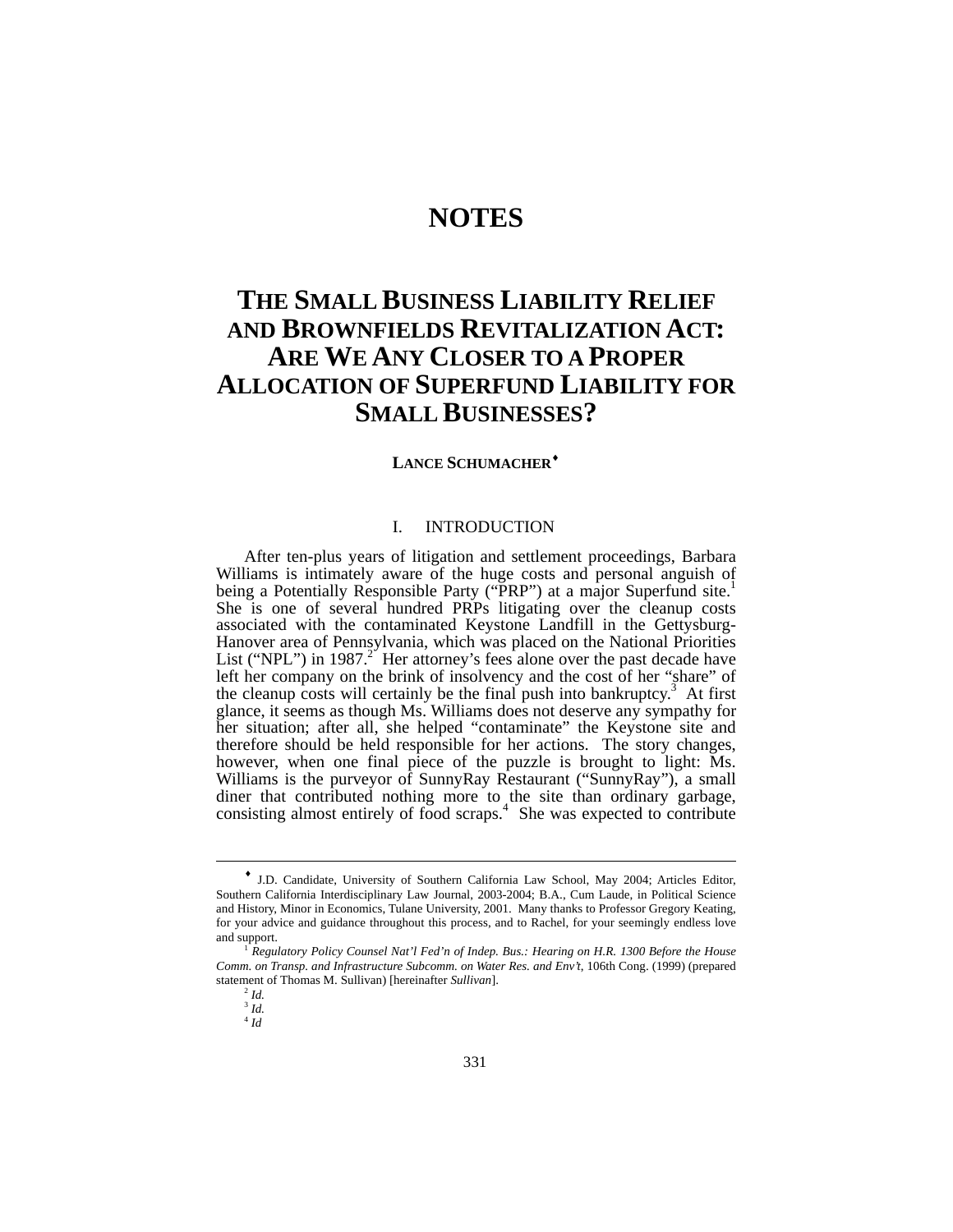over \$75,000 to clean up the site and has spent thousands of dollars on legal fees to fight the claim.<sup>[5](#page-1-0)</sup>

Mike Nobis, the general manager and part owner of J.K. Creative Printers ("J.K.") in Quincy, Illinois, is another unlikely victim of the Superfundprogram.<sup>6</sup> On February 10, 1999, the Environmental Protection Agency (the "EPA") notified Mr. Nobis that his company was a named PRP in a contribution action filed by six large corporations that were found liable for contaminating the local landfill.<sup>[7](#page-1-2)</sup> These corporations, saddled with millions of dollars in cleanup costs, were looking to spread the costs aroundto anyone and everyone possible.<sup>8</sup> J.K. Creative Printers was one of 148 named parties in this action, in which the corporations sought to recover \$3.1 million from local small businesses for their "share" of the contamination. $9$  J.K. was told its share amounted to \$42,000, while other businesses were told to contribute amounts of up to  $$100,000$ .<sup>10</sup> As in the case above, J.K.'s "contamination" consisted solely of ordinary garbage (mostly scrap paper), which had probably biodegraded long before the suit ever commenced.<sup>11</sup> Since the legal fees to fight the suit would far outstrip the \$42,000 demanded of the company, J.K. tightened its belt and wrote a check for the full amount.<sup>12</sup> Again, justice was not forthcoming.

The plight of Kelvin R. Herstad and his company, United Truck Body ("United"), is probably one of the more egregious examples of Superfund run amok. United was drawn into the proceedings surrounding the Arrowhead Refinery site in Hermantown, Minnesota in June of 1986 when it received a letter from the EPA explaining that a former truck driver remembered United having a business relationship with Arrowhead during the 1960s.[13](#page-1-8) Since Arrowhead had ceased operations several years before, all liability for the cleanup costs fell on businesses that had contributed waste oil to the refinery.<sup>14</sup> Also, because there were no remaining records of contributors, the EPA relied almost entirely on the recollection of a former Arrowhead truck driver that delivered and collected oil for the refinery.<sup>15</sup> As chance would have it, the driver remembered doing business with United.<sup>16</sup> In reality, United's sole business with Arrowhead consisted of selling truck bodies to the refinery for its delivery vehicles and, on a few

<span id="page-1-10"></span><span id="page-1-9"></span>

<span id="page-1-1"></span><span id="page-1-0"></span> $^5$   $\mathit{Id}.$ 

<sup>6</sup> *Hearing on H.R. 1300 and H.R. 2247 Before the House Commerce Comm. Subcomm. on Fin. and Hazardous Materials*, 106th Cong. (1999) (prepared testimony of Mike Nobis, J.K. Creative Printers, Quincy, Il.) [hereinafter *Nobis*]. <sup>7</sup> *Id.* 

<span id="page-1-2"></span>

<span id="page-1-3"></span><sup>8</sup> *Id.*

<span id="page-1-4"></span><sup>9</sup> *Id.*

<span id="page-1-5"></span><sup>10</sup> *Id.*

<span id="page-1-6"></span><sup>11</sup> *Nobis*, *supra* note 6. <sup>12</sup> *Id.*

<span id="page-1-8"></span><span id="page-1-7"></span>

<sup>13</sup> *Superfund Liability for Small Business: Hearing Before the House Comm. On Small Bus.,* 104th Cong. (1995) (testimony of Kevin R. Herstad, President/Treasurer United Truck Body Co., Inc.) [hereinafter *Herstad*]. 14 *Id.*

 $15$  *Id.* 

<span id="page-1-11"></span><sup>16</sup> *Id.*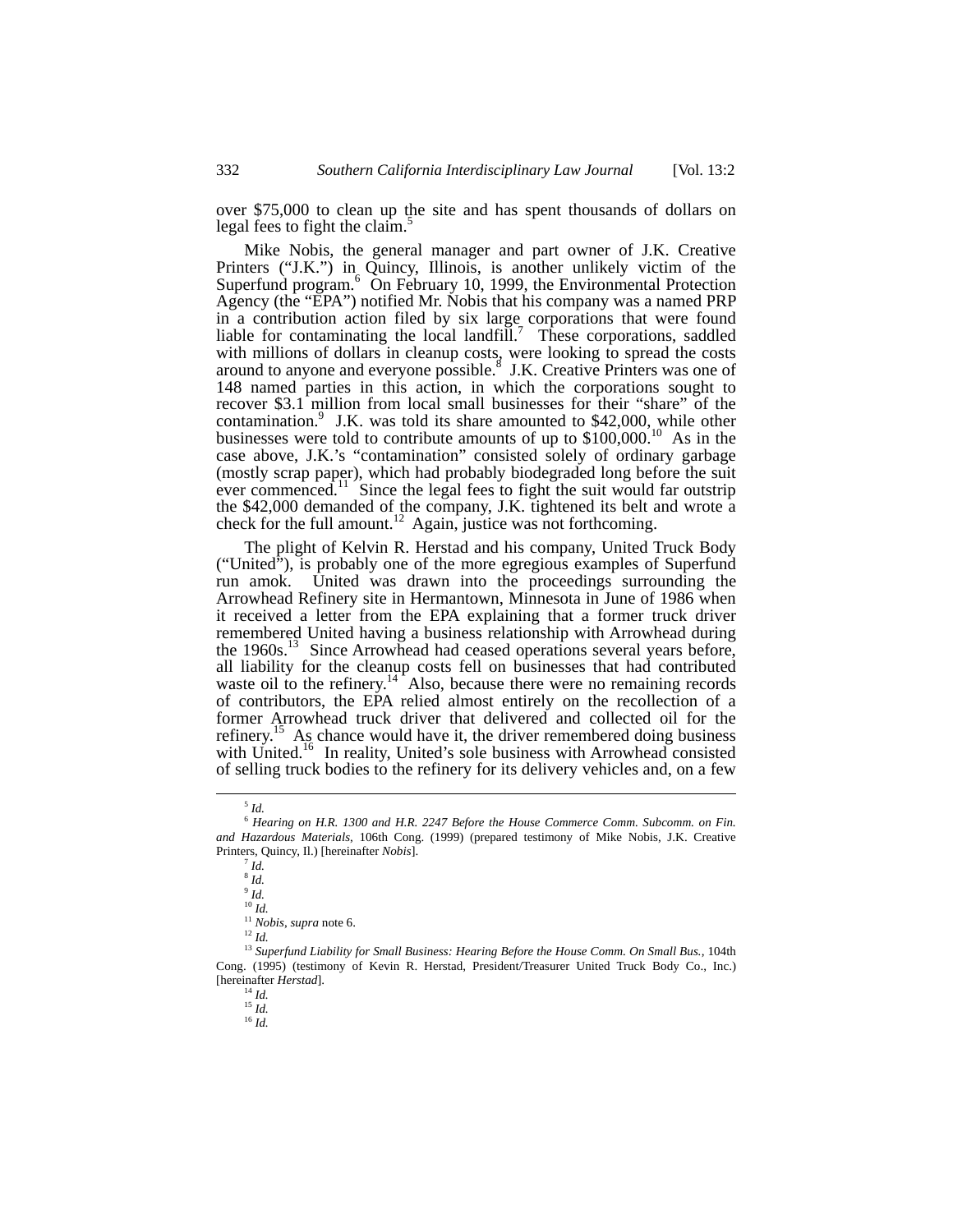rare occasions, to *purchase* oil for use in its operations.<sup>17</sup> With the exception of Mr. Herstad having a "hot oil flush" (essentially a routine oil change) performed on his personal car in 1952, neither he nor United *ever* contributed *any* waste oil to the refinery.<sup>18</sup> However, the burden of proof lay with the PRPs and, as a result, United spent eight years and \$10,000 in legal fees simply to be exonerated from a completely false accusation.<sup>1</sup>

Although the figures in the above accounts seem relatively trivial when compared to the enormous dollar figures generally associated with Superfund actions, they are not trivial when considered in their context. SunnyRay, J.K., and United are all small businesses for which these figures represent a substantial percentage of their earnings – amounts that can cripple or bankrupt these and similarly situated companies.<sup>20</sup> Coupled with the fact that small firms often pay disproportionately higher costs in relation to the type and volume of waste contributed, owners argue that the Superfund system unfairly penalizes their firms.<sup>21</sup> Consequently, countless politicians, small business advocacy groups, economists, and individual proprietors have lobbied Congress to amend Superfund to alleviate the harsh consequences it imposes on small businesses.

Although there is relative consensus in the small business community about Superfund's effect on their firms, the argument as to the cause is less cohesive. In general, foes of Superfund's effects on small businesses fall into one of two camps. Some consider the problem in terms of Superfund saddling small businesses with huge transaction costs and imposing cleanup bills that are out of step with the harm they caused. This group feels that small businesses should be relieved of some liability so that their costs are proportionate to the degree of harm they caused. On the other hand, some view the problem as Superfund placing unique financial hardship on businesses with revenue streams that simply cannot handle the enormous costs associated with being a responsible party. Unlike those described above, these individuals would have Superfund liability eliminated for firms with low annual revenues so that they would not be burdened with high transaction costs, large cleanup bills, harmed banking relationships, and lack of insurance coverage. This group essentially desires special treatment for small businesses based on their financial situations, unlike those above who simply desire a more fair allocation of liability between small and large firms.

In the late 1990s, several bills were introduced in Congress that attempted to address these issues by eliminating or alleviating small

<span id="page-2-0"></span> <sup>17</sup> *Id.*

<span id="page-2-1"></span><sup>18</sup> *Herstad*, *supra* note 13.

<span id="page-2-3"></span><span id="page-2-2"></span><sup>19</sup> *See id.*

<sup>20</sup> *Superfund and Small Business, Hearing Before the House Comm. On Small Bus*,*,* 104th Cong. (1995) (statement of Raymond J. Keating, Chief Economist Small Bus. Survival Comm.) [hereinafter *Keating*](transcript available through Federal Document Clearing House).

<span id="page-2-4"></span><sup>21</sup> *See* discussion *infra* Part IIIA.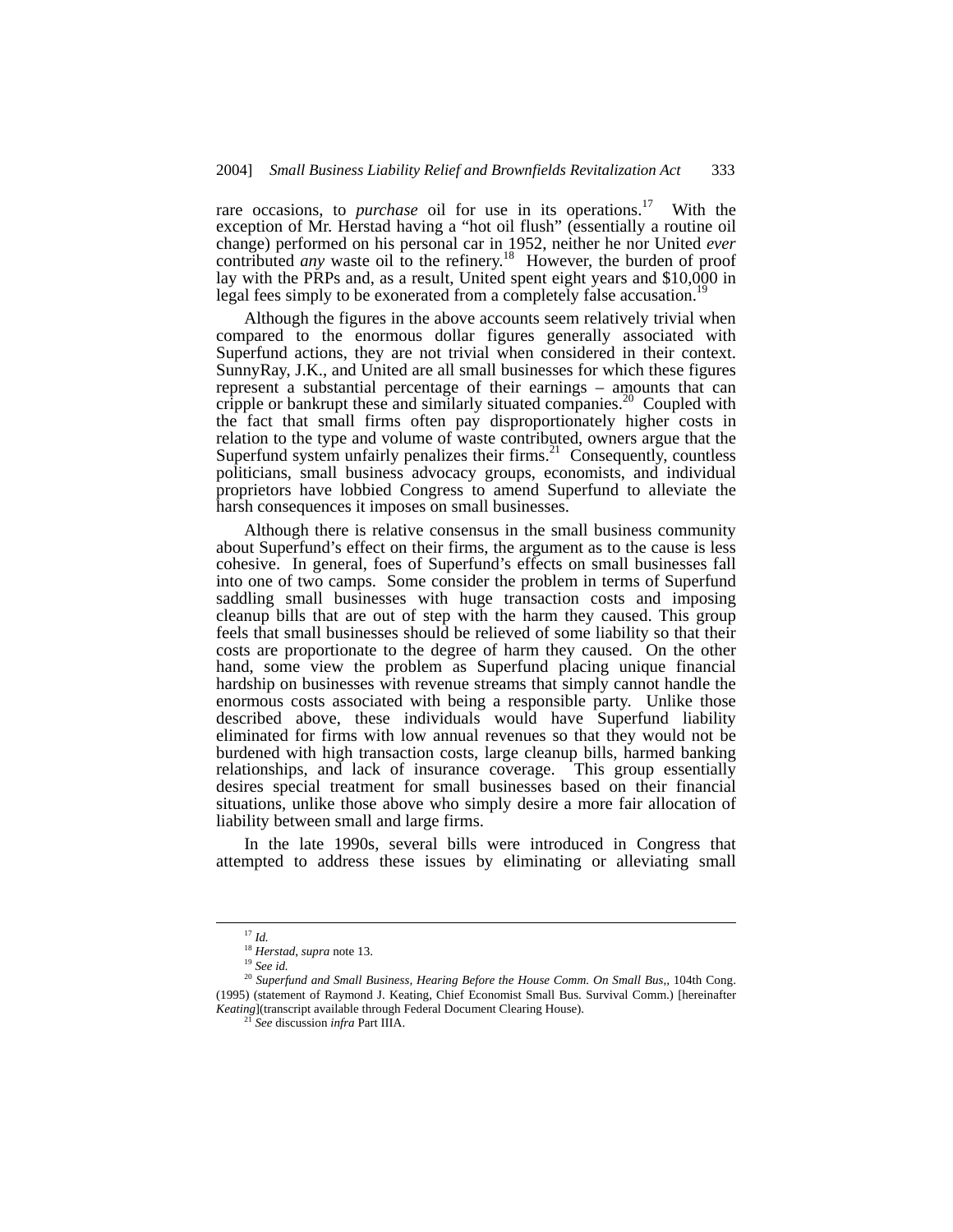business liability at Superfund sites.<sup>22</sup> While they were hotly debated in committee, Congress failed to pass any legislation specifically addressing the issue of small business liability. The issue was revived during the current administration when President George W. Bush made Superfund reform a campaign pledge and pushed through the Small Business Liability Relief and Brownfields Revitalization Act ("the Act"), which he signed into law on January 12, 2002.<sup>23</sup> The law was touted by the Bush administration as "the most significant piece of environmental legislation that was passed by this Congress."

This note examines the Act to determine its likely effects on small businesses, how effectively it addresses the problems and concerns of the small business community, and how it could have differed so as to better target these problems. Ultimately, I conclude that the Act is poorly designed and will not allocate liability between small and large firms more fairly. As it only indirectly addresses this issue, the Act goes too far in eliminating liability in many instances and fails to address the unfair allocation of liability in others. Conversely, the Act does a fair job of creating across-the-board special treatment for small businesses. However, I ultimately conclude that this is probably not a justifiable policy goal and, therefore, the issue becomes moot. As a result, the Act appears to be a relatively poor solution to the problems facing the small business community with regard to Superfund liability.

At the outset, I provide a brief overview of the Superfund program and its major amendments in order to better acquaint the reader with the Superfund program as a whole. I then present the major problems and concerns voiced by the small business community, followed by a summary of the Act. Next, I analyze the likely effects of the Act in terms of the arguments posed by small businesses while, at the same time, addressing the validity of these arguments. Finally, I offer my conclusions with respect to whether the relief provisions in the Act are the best manner of achieving the goals of small business liability relief.

<span id="page-3-0"></span> $^{22}$  LLOYD S. DIXON, THE FINANCIAL IMPLICATIONS OF RELEASING SMALL FIRMS AND SMALL-VOLUME CONTRIBUTORS FROM SUPERFUND LIABILITY 1-2 (2000) [hereinafter DIXON, FINANCIAL IMPLICATIONS] (H.R. 1300 proposed to release businesses with 75 or fewer employees *and* \$3 million or less in annual revenues from liability. S. 1090 sought to release businesses with 75 or fewer employees or \$3 million or less in annual revenue. The Senate bill would also release parties that contributed only a small percentage of the waste, less than 200 pounds or 110 gallons of hazardous substances, while other bills sought to release parties that contributed less than 0.1% of the waste at any given site. Both H.R. 1300 and S. 1090 would shift the liability to the Superfund Trust Fund.)

<span id="page-3-1"></span>*See* President George W. Bush, Remarks at the Signing of the Small Business Liability Relief and Brownfields Revitalization Act (Jan. 11, 2002) (transcript available through Federal Document Clearing House).

<span id="page-3-2"></span><sup>&</sup>lt;sup>24</sup> *Id.* (spoken by Christine Todd Whitman, EPA administrator, while introducing the President).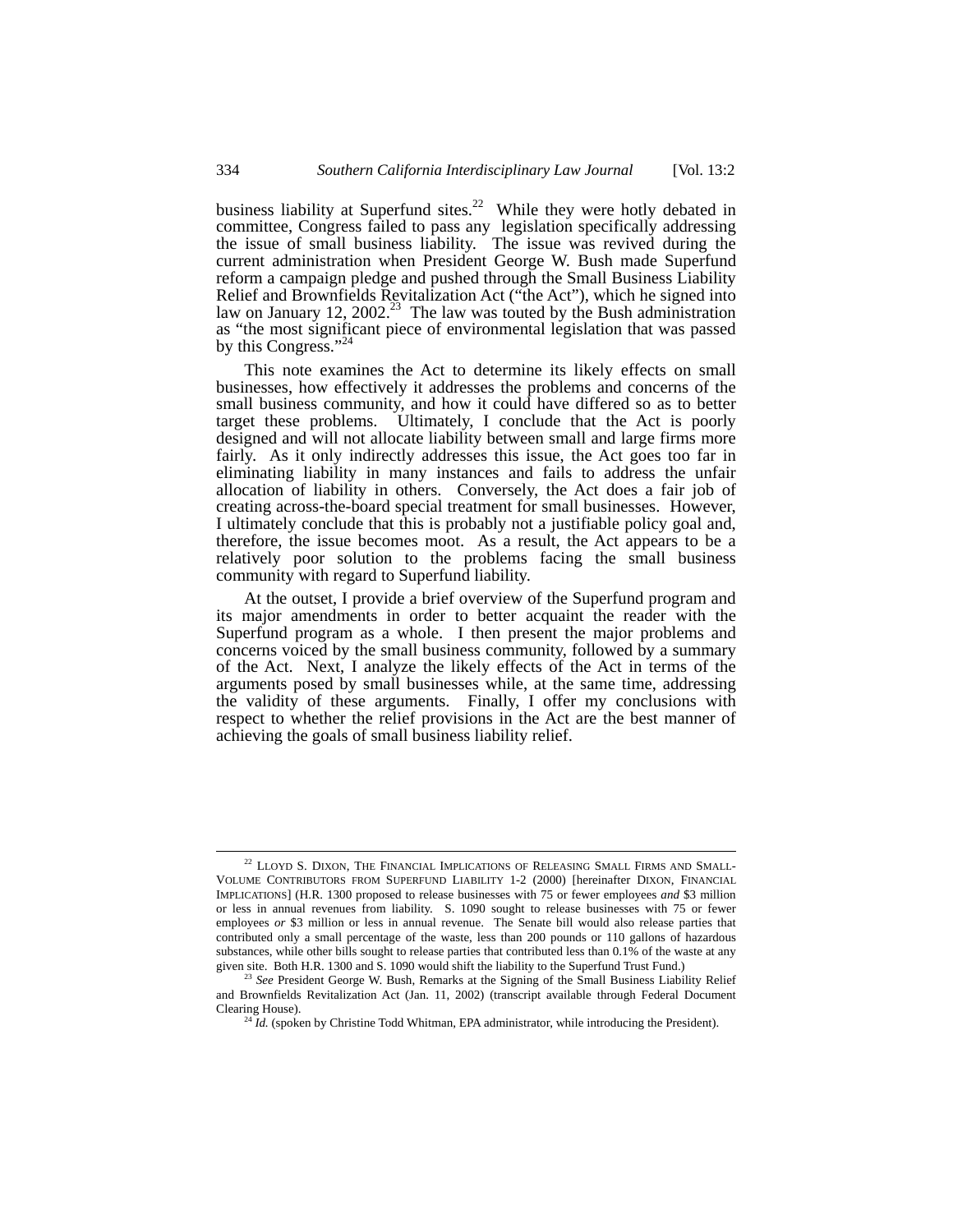#### II. THE COMPREHENSIVE ENVIRONMENTAL RESPONSE COMPENSATION AND LIABILITY ACT ("SUPERFUND")

The Comprehensive Environmental Response, Compensation, and Liability Act ("CERCLA"), commonly referred to as Superfund, was enacted on December 11, 1980, largely in response to contemporary environmental atrocities like Love Canal.<sup>25</sup> Administered by the Environmental Protection Agency, Superfund seeks to "achieve two primary objectives: to identify and clean up sites contaminated with hazardous substances throughout the United States and to assign the costs of cleanup directly to those parties – called responsible parties – who had something to do with the sites."<sup>26</sup> The EPA was granted broad authority to either force responsible parties to undertake and pay for clean up efforts themselves or to begin cleanup efforts and then sue to recover the costs.<sup>27</sup> Under Superfund, cleanup efforts are funded from one of two sources: either from liability imposed on any number of responsible parties at the site or from a hazardous response trust fund.<sup>28</sup> Liability is imposed through a combination of retroactive, strict, and joint and several liability, while the trust fund is funded mostly by taxes on petroleum and chemical feedstocks.[29](#page-4-4)

The program was revised significantly during mandatory reauthorization in 1986 with the enactment of the Superfund Amendments and Reauthorization Act (SARA).<sup>30</sup> The trust fund was quintupled to an annual appropriation of \$1.6 billion through a proportionate rise in the taxes funding the program. [31](#page-4-6) The old excise taxes on petroleum and chemical products were also replaced by a new broad-based corporate environmental income tax.<sup>32</sup> Additionally, SARA codified certain Additionally, SARA codified certain administrative tools employed by the EPA to speed settlements among PRPs and instituted provisions under which certain *de minimus* parties (those PRPs found to have contributed very little to the site) could be released from liability.<sup>33</sup> Although SARA did not require reauthorization until 1991, Congress instead re-authorized the spending and taxing authority in 1990 in order to head off a potentially problematic reauthorization the following year.<sup>34</sup> The environmental taxes supporting the trust fund were never re-authorized and have since expired on December 31, 1995.<sup>35</sup>

<span id="page-4-0"></span> <sup>25</sup> *See* KATHERINE N. PROBST ET AL., FOOTING THE BILL FOR SUPERFUND CLEANUPS 12 (1995). <sup>26</sup> *Id.*

<span id="page-4-1"></span><sup>27</sup> *Id.*

<span id="page-4-3"></span><span id="page-4-2"></span><sup>28</sup> *Id.* at 13.

<span id="page-4-4"></span><sup>29</sup> *Id.* at 13-14.

<span id="page-4-5"></span> $^{30}$  KATHERINE N. PROBST ET AL., FOOTING THE BILL FOR SUPERFUND CLEANUPS 13 (1995).

<span id="page-4-6"></span><sup>31</sup> *Id.* at 14.

<span id="page-4-7"></span><sup>32</sup> *Id.*

<span id="page-4-8"></span><sup>33</sup> *Id.* at 13.

<span id="page-4-9"></span><sup>34</sup> *Id.*

<span id="page-4-10"></span> $^{35}$  KATHERINE N. PROBST ET AL., FOOTING THE BILL FOR SUPERFUND CLEANUPS 13 (1995).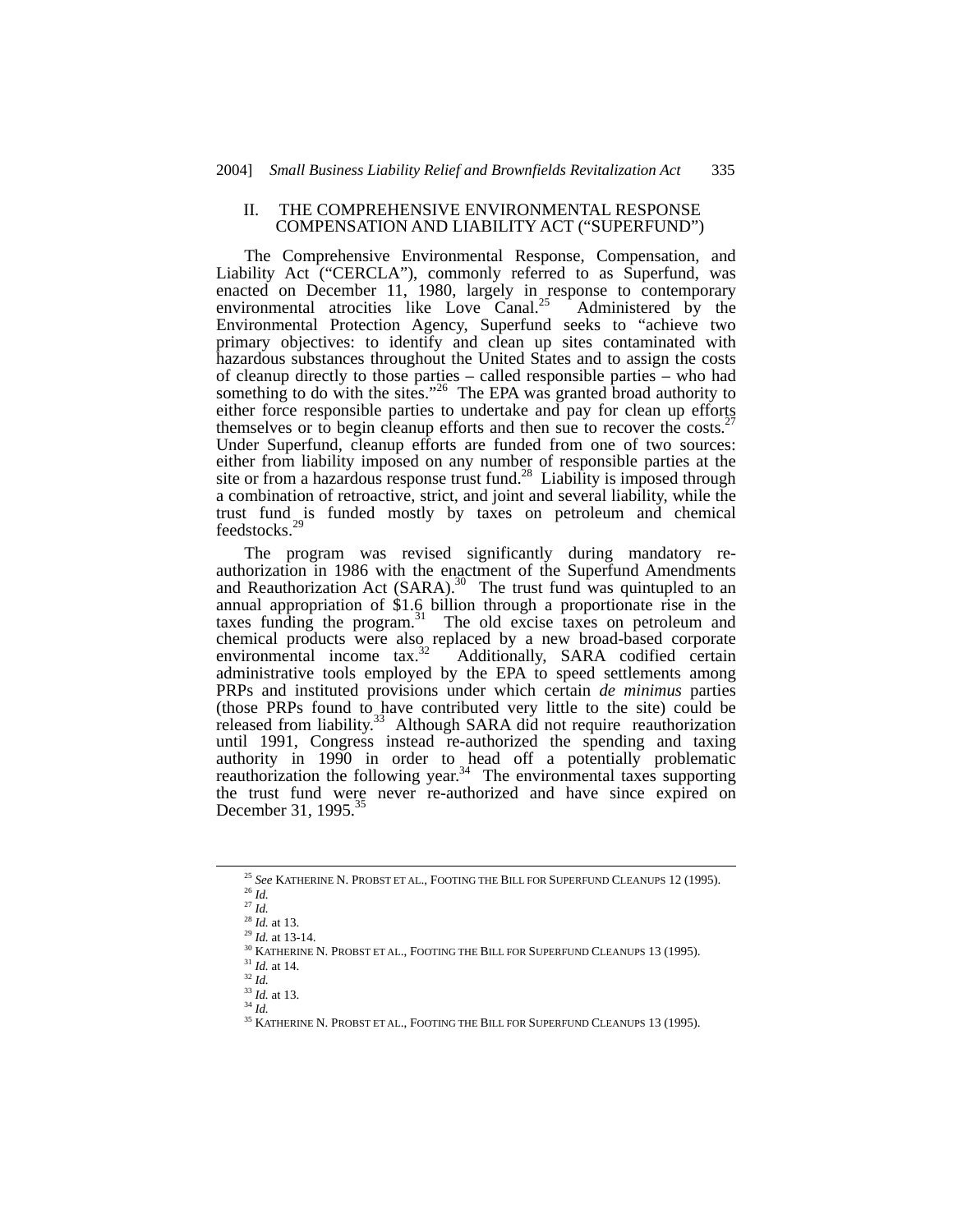Since much of the debate over Superfund revolves around its controversial liability scheme, it is beneficial to briefly explore the methods of recovery available to the EPA. As noted earlier, Superfund liability is based on a combination of retroactive, strict and joint and several liability. Because liability can be imposed regardless of when the activities resulting in contamination occurred, the system is said to be retroactive.<sup>36</sup> Likewise, since liability is imposed regardless of whether or not the contributor was negligent in the handling or disposing of the waste, the system employs a strict liability regime.<sup>37</sup> Finally, the EPA is authorized to recover under joint and several liability. In other words, the government can recover all cleanup costs from one or more responsible parties, regardless of their relative contribution and regardless of whether there are other parties at the site that may be liable.<sup>38</sup> Ultimately, the EPA expects the true allocation of cleanup costs to be assigned through contribution actions undertaken by the parties found joint and severally liable, thus imposing the majority of the transaction costs on the responsible parties.<sup>39</sup> This regime is designed to expedite the collection of funds for cleanup activities while reducing transaction costs borne by the *government* and, naturally, has the effect of eigenly chifting these gosts to the private sector [40](#page-5-4) simply shifting these costs to the private sector.

The trust fund, which, until 1995 was largely funded by various taxes on business, is used for certain other purposes where litigation is either impossible or inappropriate. First, the EPA often uses the trust fund to pay for cleanup activities at "orphan sites" (sites where no responsible parties can be found or no responsible parties are solvent.)<sup>41</sup> In addition, funds can and are used for initial site studies or cleanups where solvent responsible parties have been identified but have refused to undertake cleanup efforts themselves or are in the midst of litigating their liability.<sup>42</sup> The trust fund may also be used for short-term remedial actions, usually emergency measures to rectify imminent dangers to human health, where circumstances necessitate immediate action and preclude first suing the responsible party. [43](#page-5-7)

Not surprisingly, given the structure of Superfund, the program is largely criticized by the private sector as being unfair, both in terms of the allocation of cleanup and transaction costs and the large financial burden imposed on responsible parties. The transaction costs associated with clean-up efforts are enormous and the use of joint and several liability places these costs on the PRPs, who are expected to fight amongst themselves to properly allocate liability. The criticism is even more acute in the small business community, where many owners feel that the effects

<span id="page-5-7"></span><sup>43</sup> *Id.* at 15.

<span id="page-5-0"></span> <sup>36</sup> *Id.* at 13-14.

<span id="page-5-1"></span><sup>37</sup> *Id.* at 14. <sup>38</sup> *Id.*

<span id="page-5-3"></span><span id="page-5-2"></span><sup>39</sup> *See id.*

<span id="page-5-4"></span><sup>40</sup> KATHERINE N. PROBST ET AL., FOOTING THE BILL FOR SUPERFUND CLEANUPS 17 (1995).

<span id="page-5-5"></span><sup>41</sup> *Id.* at 14.

<span id="page-5-6"></span><sup>42</sup> *Id.*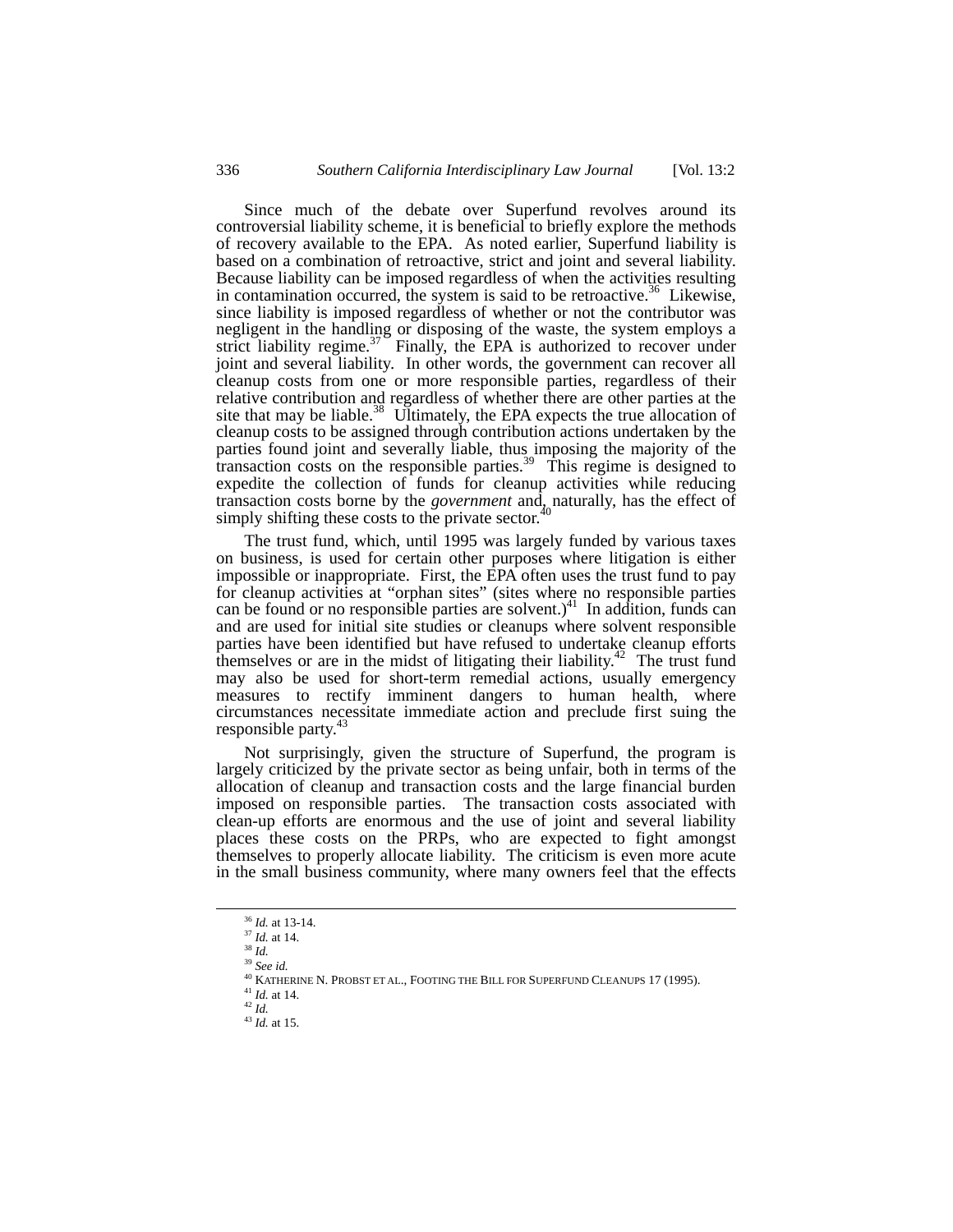of the system are particularly unfair to their businesses.<sup>44</sup> In the following section, I analyze the specific problems encountered by the small business community in relation to Superfund liability.

## III. SUPERFUND LIABILITY AND ITS EFFECTS ON THE SMALL BUSINESS COMMUNITY

As noted above, the small business community proffers two different arguments for providing Superfund liability relief for their businesses. First, some argue that Superfund imposes disproportionately high costs on small businesses that often contribute only insignificantly to the waste problem. This group feels that small businesses should be granted liability relief because Superfund requires them to bear costs that exceed the actual amount of harm they cause. Conversely, others within the small business community cite the catastrophic financial impact of the program to be the most compelling reason to provide liability relief. Superfund, they argue, places huge financial stress on small businesses because the low revenue streams of these businesses cannot absorb the huge costs associated with Superfund liability – often driving these fragile enterprises into bankruptcy. Essentially, proponents of this view are asking for *special treatment* for small businesses in light of their unique financial situations. This view differs significantly from the former, which simply calls for a more equal division of liability between large and small firms. In the following subsections, I present an overview of the arguments presented by both groups in order to build a foundation on which to analyze the Act in later sections.

# A. UNFAIR PENALIZATION OF SMALL BUSINESSES IN RELATION TO VOLUME AND TYPE OF WASTE CONTRIBUTED

Many feel that, in light of the quantities and types of waste they contribute, small businesses are responsible for a relatively small amount of the hazardous waste problem, yet pay a disproportionately high amount in cleanup fees and transaction costs. Essentially, the system unfairly asks small businesses to spend more in relation to harm caused than they otherwise should be required to pay. Consequently, proponents of this argument believe that Superfund's liability scheme should be adjusted to provide relief for small businesses that are forced to pay more than their "fair share" of the costs per site.

Not surprisingly, the average volumetric contribution per site is positively correlated with firm size, or, in other words, smaller firms contribute significantly less waste to a given site than do large firms.<sup>45</sup> On average, firms with annual revenues between \$1 and \$3 million contribute only  $0.05\%$  of the waste at a given site.<sup>46</sup> This contrasts sharply with firms

<span id="page-6-1"></span><span id="page-6-0"></span> <sup>44</sup> *See, e.g.*, *Keating, supra* note 20.

<sup>45</sup> LLOYD S. DIXON, THE LIABILITY AND EXPENDITURES OF SMALL BUSINESSES AT SUPERFUND SITES 12 (1996) [hereinafter DIXON, LIABILITY AND EXPENDITURES].

<span id="page-6-2"></span><sup>46</sup> DIXON, FINANCIAL IMPLICATIONS, *supra* note 25, at 18.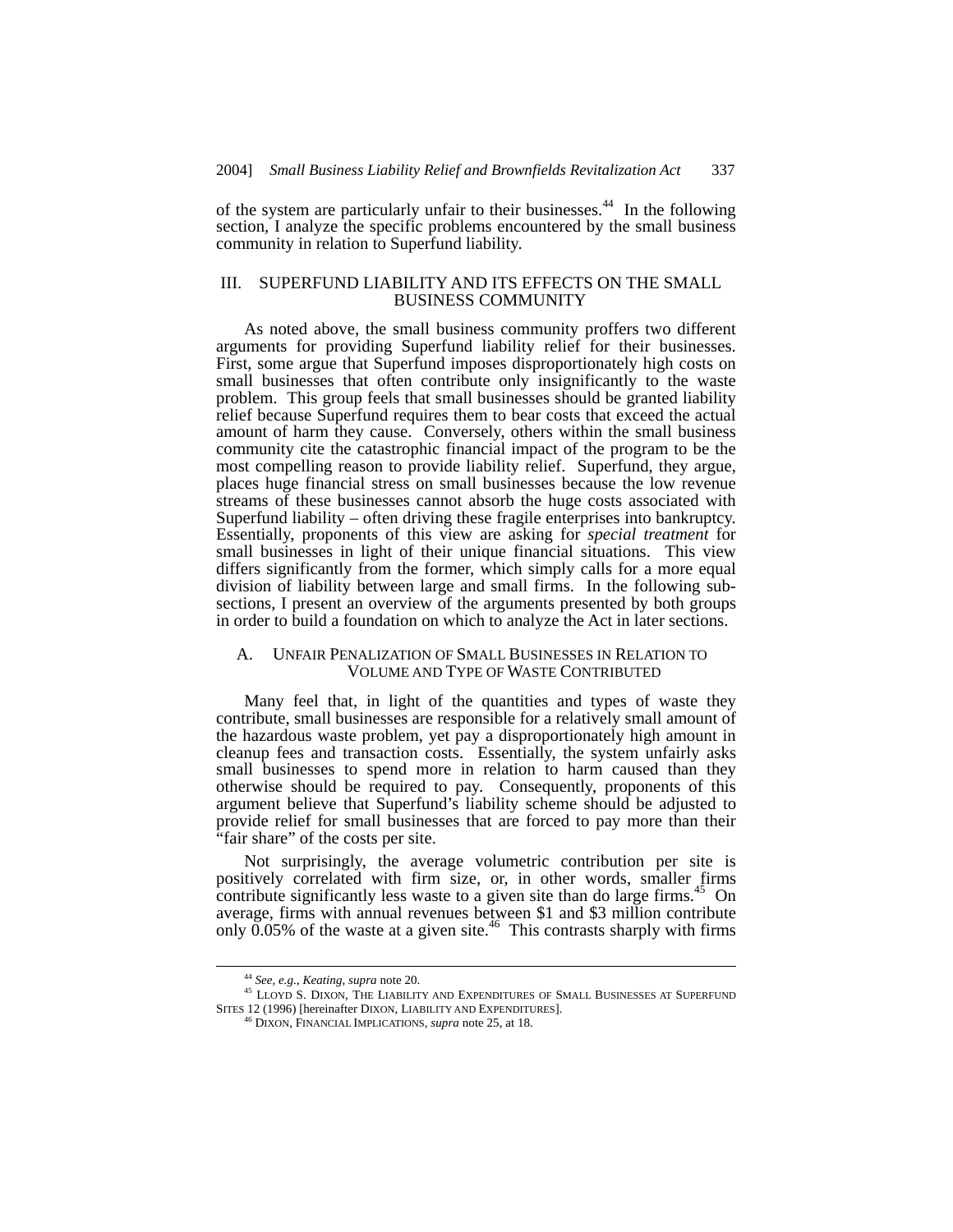whose revenues are much higher. For instance, firms with annual revenues greater than \$100 million each contribute about 0.65% of the waste to a given site. $47$ 

Conversely, small firms tend to pay a disproportionately higher amount in cleanup costs than do other firms. A 2000 RAND study found that the "distribution of volume-based cleanup costs by annual revenue appears to have a heavy right tail, with the greatest concentrations among the smallest and largest firms."<sup>48</sup> Essentially, very large firms and small firms pay a higher percentage of the cleanup costs, in relation to their volumetric contribution, than do firms with medium to large revenues. Consequently, small firms pay a higher percentage of the cleanup costs per volumetric share than do many other firms.

Likewise, small businesses pay a disproportionately high amount of saction costs relative to other firms. In relation to their total transaction costs relative to other firms. expenditures, small businesses spend an exorbitant amount in transaction costs per site. On average, firms with less than \$10 million in annual revenues spend roughly  $$18,000$  per site in transaction costs alone.<sup>49</sup> This amounts to an average of 56% of their total expenditures per site.<sup>50</sup> In contrast, firms with annual revenues of over \$100 million spend only 18% of their total expenditures in transaction costs.<sup>51</sup> This discrepancy is largely due to the fact that transaction costs remain relatively fixed regardless of volumetric share, resulting in small businesses paying significantly more transaction costs per volumetric share than larger firms. As such, small businesses are faced with the ironic effect of paying more in transaction costs than inactual clean-up costs.

Finally, there is some evidence that small businesses tend to contribute less harmful waste than larger firms. This information comes mostly from congressional committee hearings, indicating that many small businesses contribute relatively harmless waste.<sup>52</sup> Oftentimes, the waste consists of nothing more than ordinary garbage sent to the local landfill, where some other firm(s) contributed the hazardous waste ultimately responsible for contaminating the site.<sup>53</sup> However, no analytical study expressly However, no analytical study expressly correlating the type of waste with firm size exists. Thus, this testimony should be taken with a grain of salt. Nevertheless, if this is true to some extent, it shows that small businesses individually contribute relatively little to the contamination per site.

In light of the discussion above, it is clear why many small business owners question the fairness and wisdom of Superfund's liability scheme. In general, even though small businesses may have individually contributed relatively little waste to a given site, they nevertheless spend a

<span id="page-7-6"></span><sup>53</sup> *Id.*

<span id="page-7-1"></span><span id="page-7-0"></span>

<sup>47</sup> *Id.*<sup>48</sup> *Id.* at 24.

<span id="page-7-2"></span><sup>49</sup> DIXON, LIABILITY AND EXPENDITURES, *supra* note 45, at 21.

<span id="page-7-3"></span>

<span id="page-7-5"></span><span id="page-7-4"></span>

<sup>50</sup> *Id.*<sup>51</sup> *Id.*<sup>52</sup> *See*, *e.g.*, *Sullivan*, *supra* note 1.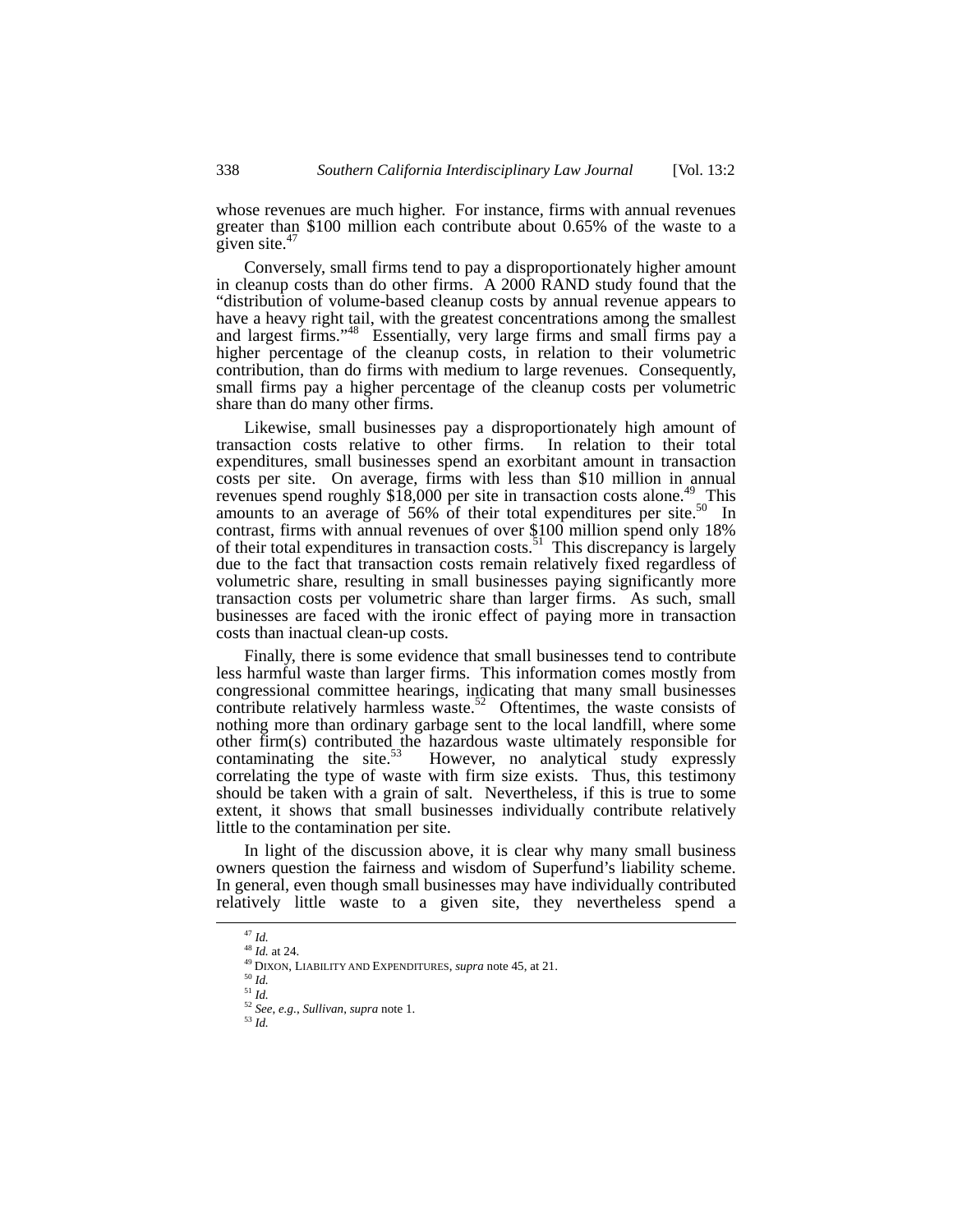disproportionate amount of money when they become involved in the cleanup process. Coupled with the fact that most of these expenditures consist of attorneys' fees, there is a strong argument that Superfund's liability scheme should be reviewed and revised in order to provide a fairer allocation of liability.

#### B. SUPERFUND'S HARSH FINANCIAL IMPACT ON SMALL FIRMS

Conversely, some other proponents of Superfund reform focus more on the financial impact of liability on small businesses as opposed to questions of intrinsic fairness. Superfund litigation and cleanup expenditures present enormous costs to any business, but often become insurmountable when applied to the typical small business with relatively low cash flows. The receipt of a PRP notification letter alone can have devastating effects on a small business' access to capital and liability insurance, exacerbating the high premiums already paid for these services. As a result, these effects have generated an outcry from many within the small business community for substantial or complete relief from the burden placed on them by the program.

The most significant financial problem faced by small businesses with regard to Superfund liability is the immense dollar values involved in many Superfund actions. Interestingly enough, most small firms are not part of the original action brought by the government.<sup>54</sup> Employing joint and several liability, the EPA most often sues a few "major" contributors with "deep pockets" at the outset of the action in order to quickly obtain funds to begin cleanup efforts.<sup>55</sup> Once the EPA resolves its suit against the "major" contributors, the firms held joint and severally liable have the option (which they always exercise) under SARA to collect from other potentially responsible parties through a contribution suit.<sup>56</sup> Naturally, these firms want to obtain reimbursement for as much of the cleanup costs as possible, and thus minimize their out-of-pocket expenditures, leading to contribution actions involving every possible  $PRP^{57}$  "In their zeal to absolve their own liability, defendants look to anyone who disposed of any kind of waste at the contaminated site."[58](#page-8-4) At this point, many small firms like those identified in the introduction find themselves embroiled in Superfund litigation.

Once involved in a Superfund action, small businesses are faced with a bleak horizon. Oftentimes, they have little choice but to accept their proscribed contribution amount because it simply costs too much to fight back. The legal fees to fight the action can be much higher than the proscribed settlement amount and, without the huge resources of large

 <sup>54</sup> Cathleen Clark, *Should the Butcher, the Baker and the Candle Stick Maker be Held Responsible for Hazardous Waste?*, 1994 UTAH L. REV. 871, 881-82 (1994).

<span id="page-8-1"></span><span id="page-8-0"></span><sup>55</sup> *Id.*

<span id="page-8-2"></span><sup>56</sup> *Id.*

<span id="page-8-3"></span><sup>57</sup> *Id.* at 882.

<span id="page-8-4"></span><sup>58</sup> *Id.*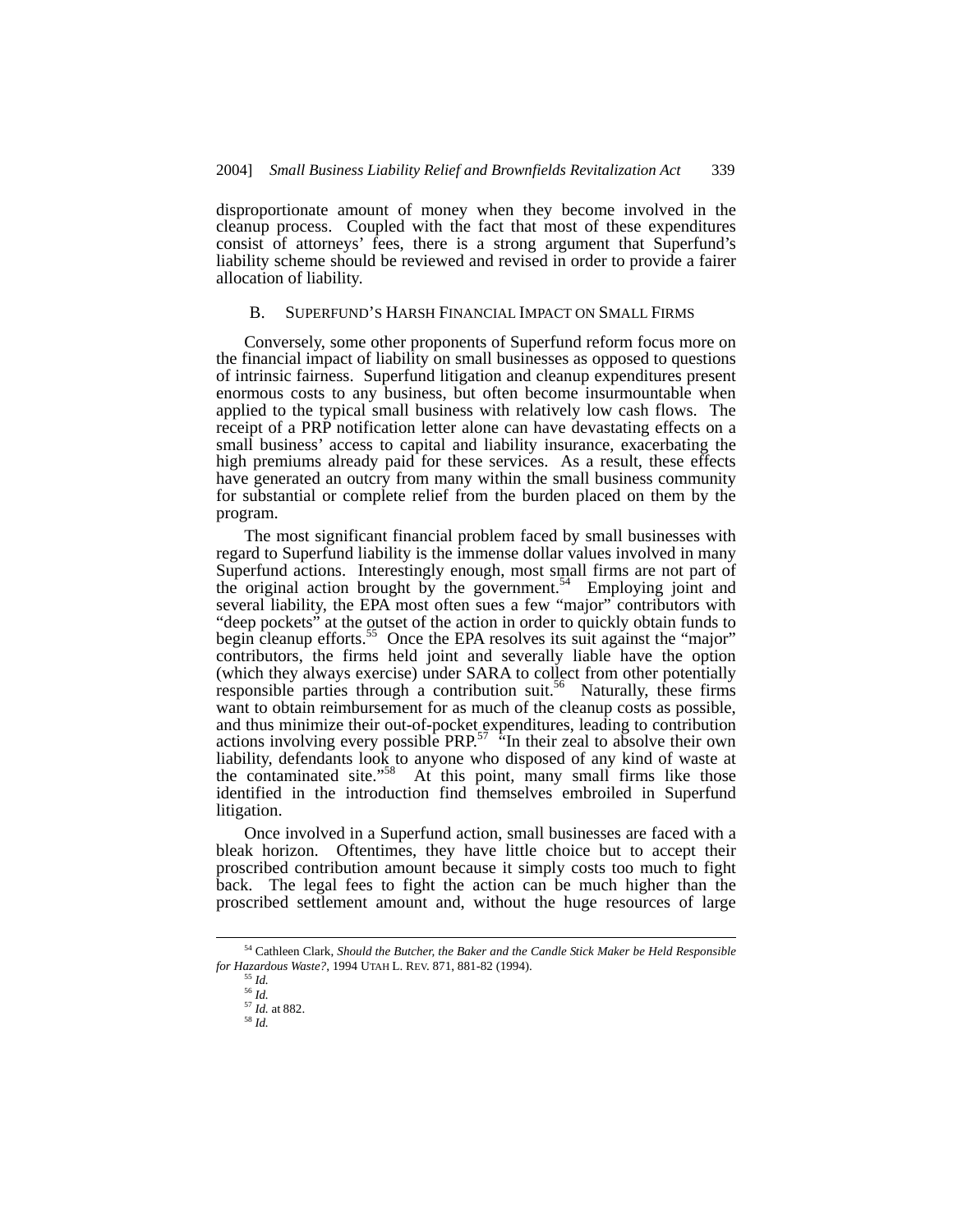firms, small businesses simply cannot mount a serious defense to the action.<sup>59</sup> In some cases, small businesses are able to tighten their belts and resolve the suit through settlement or by accepting the proscribed contribution amount. Often, however, a small business may face bankruptcy when it becomes involved in a Superfund action.<sup>60</sup> Generally, either the proscribed contribution amount is simply too high for the firm to bear or the costs of litigating the action drain every last financial resource available to the company.<sup>61</sup> As a result, the costs involved in a Superfund action alone can have disastrous effects on the operations of a small business.

Compounding the insurmountable costs borne by small businesses in a Superfund action is the fact that small firms oftentimes do not have evidence to exonerate themselves. Small businesses are much less likely than medium or large firms to retain records for long periods of time (especially before 1986, when SARA mandated certain record-keeping practices regarding hazardous waste disposal) and, therefore, rarely have records to disprove allegations against them.<sup>62</sup> As a result, many small businesses must choose between hiring expensive expert witnesses to extrapolate data or simply accepting the dollar figures proscribed by the opposing party. [63](#page-9-4)

Involvement in a Superfund action also has serious effects on a small business' access to capital. Small businesses inherently face more hurdles to capitalization than do larger firms because of their small size.<sup>64</sup> Also, it is unsettled whether the EPA or the firms' creditors have the priority claim in a bankruptcy proceeding.<sup>65</sup> As a result, already weary lenders become even more so when a small business is faced with potential Superfund liability. Conversely, large firms are generally more stable and receive more favorable lending relationships than do small firms, and involvement in a Superfund action does not have an enormous effect on their access to capital.<sup>66</sup> In the case of a small business, however, involvement in a Superfund proceeding is a death knell for borrowing opportunities.<sup>67</sup> Furthermore, small businesses can typically offer only land owned by the company as sufficient collateral to secure a loan.<sup>68</sup> However, if a lender sees any possibility of this land being or becoming contaminated, it will not

 <sup>59</sup> *See*, *e.g.*, *Hearing Before the House Comm. on Small Bus*., 104th Cong. (1995) (prepared testimony of Susan Eckerly, Dir. of Affairs, Citizens for a Sound Economy) [hereinafter *Eckerly*]. <sup>60</sup> *See*, *e.g.*, *id.* 

<span id="page-9-1"></span><span id="page-9-0"></span>

<span id="page-9-3"></span><span id="page-9-2"></span><sup>61</sup> *See*, *e.g.*, *id.*

<sup>62</sup> *See*, *e.g.*, *Hearing Before the House Comm. on Small Bus.* 104th Cong. (1995) (prepared testimony of John B. DeVinck, DeVinck's, Inc., Superior, Wis. on behalf of the National Automobile Dealers Ass'n.) [hereinafter *DeVinck*]. 63 *See*, *e.g.*, *id.*

<span id="page-9-5"></span><span id="page-9-4"></span><sup>64</sup> *See*, *e.g.*, *Keating*, *supra* note 20.

<span id="page-9-6"></span><sup>65</sup> *See* 61C AM. JUR. 2D *Pollution Control* § 1330 (2002).

<span id="page-9-7"></span><sup>66</sup> *See Keating*, *supra* note 20.

<span id="page-9-9"></span><span id="page-9-8"></span><sup>67</sup> *See id.*

<sup>68</sup> *See* Eric S. Tresh, *The Return of Lender Liability Under CERCLA: What Should Lenders Do?*, 3 S.C. ENVTL. L.J. 131, 140 (1994).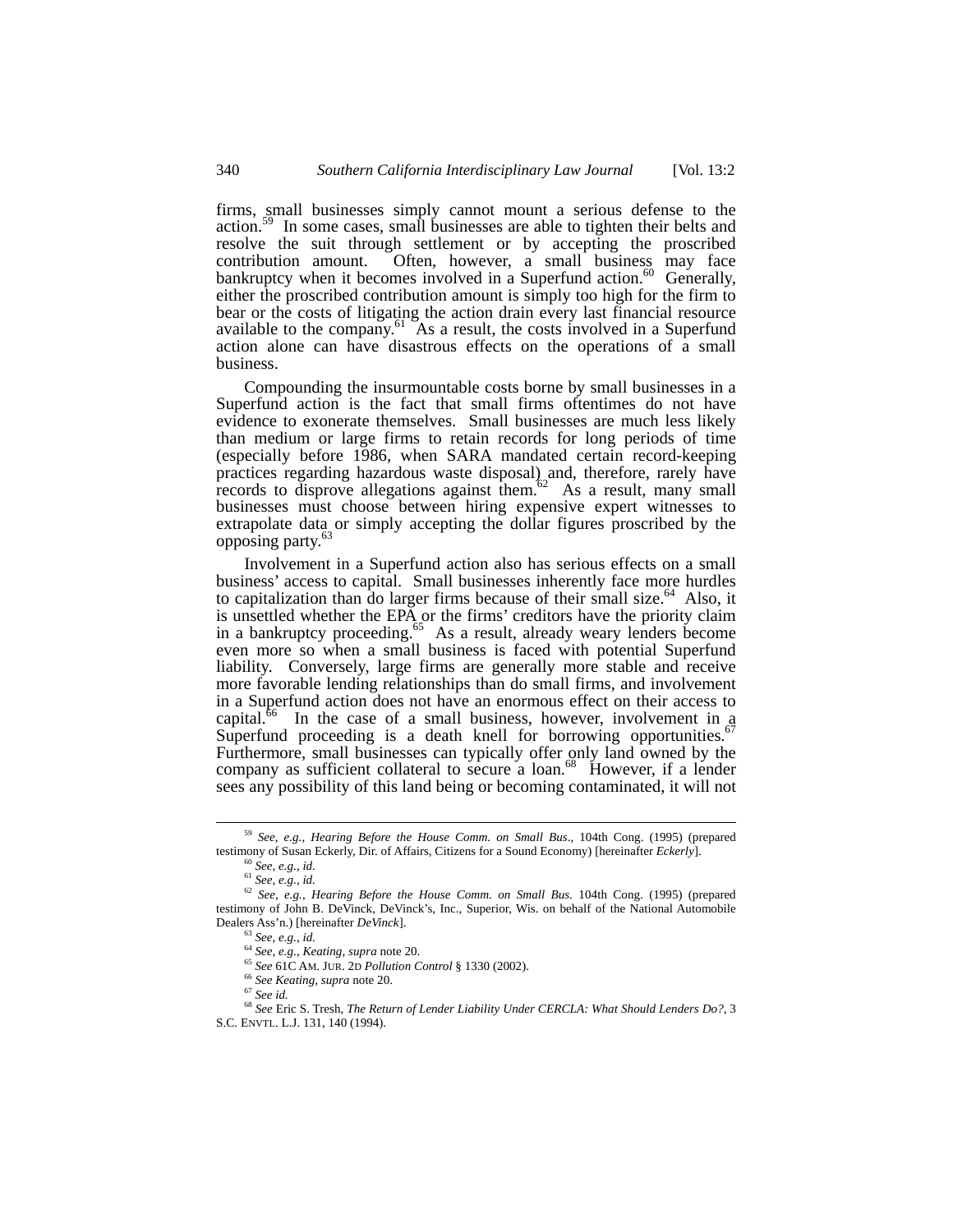accept the land as collateral for fear of potentially assuming liability upon foreclosure.<sup>69</sup> As a result, the prospect of any Superfund liability cripples a small business' access to needed capital.

Availability, cost, and collection of liability insurance are other obstacles small businesses face in light of Superfund liability. Although the vast majority of small businesses carry some form of general comprehensive liability insurance, the law surrounding the applicability of these policies to liability incurred through Superfund actions is unfavorable. Under policies written before 1986, insurance companies have often successfully argued that the standard "pollution exclusion clause"<sup>70</sup> in their policies precludes such claims and, therefore, refuse to cover the cleanup costs incurred by policyholders.<sup>71</sup> Some jurisdictions have interpreted the clause to include Superfund liability for "sudden and accidental" releases, although the burden of proof lies with the insured.<sup>12</sup> Thus, firms must sue their insurance provider and prove to the court that the release was both "sudden and accidental," a step that requires resources a small business may not possess – especially in the face of pending Superfund litigation.<sup>73</sup> "In 1986, insurers revised the standard pollution exclusion in their policies to eliminate essentially *all* coverage for pollution, including "sudden and accidental" releases. Insurers have had little difficulty in persuading courts to accept their interpretation of the newer language."<sup>74</sup> As a result, a small firm whose liability falls under a pre-1986 general comprehensive liability insurance policy must either incur high litigation costs to compel its insurer to pay or receive no remedy at all. And, for any claim made after the 1986 revisions, there is no hope of general liability insurance covering the costs.

Since general comprehensive liability insurance does not cover a substantial amount of the liability borne by small firms, some firms choose to obtain specialized environmental liability insurance. For the vast majority of small businesses, however, this type of insurance is either prohibitively expensive or simply unavailable. "Firms interested in protecting against liability for pollution must now purchase specialized insurance, which, to the extent it is available at all, carries high premiums, high deductibles, high coinsurance rates, and low caps."<sup>75</sup> "Thus, many

<span id="page-10-1"></span><span id="page-10-0"></span> <sup>69</sup> *Id.*

<sup>70</sup> PROBST, *supra* note 25, at 92. The standard exclusion reads: "to bodily injury or property damage arising out of the discharge, dispersal, release or escape of smoke, vapors, soot, fumes, acids, alkalis, toxic chemicals, liquids or gases, waste materials or other irritants, contaminants or pollutants into or upon land, the atmosphere, or any water course or body of water; but this exclusion does not apply if such discharge, dispersal, release or escape is sudden and accidental." 71 *Id.*

<span id="page-10-3"></span><span id="page-10-2"></span>

<sup>72</sup> *See id.* at 93.

<span id="page-10-4"></span><sup>73</sup> *See id.*  $74$   $\mathrm{J}$ *d*.

<span id="page-10-6"></span><span id="page-10-5"></span>

<sup>75</sup> ANALYZING SUPERFUND: ECONOMICS, SCIENCE, AND LAW 131 (Richard L. Revesz & Richard B. Stewart eds., 1995).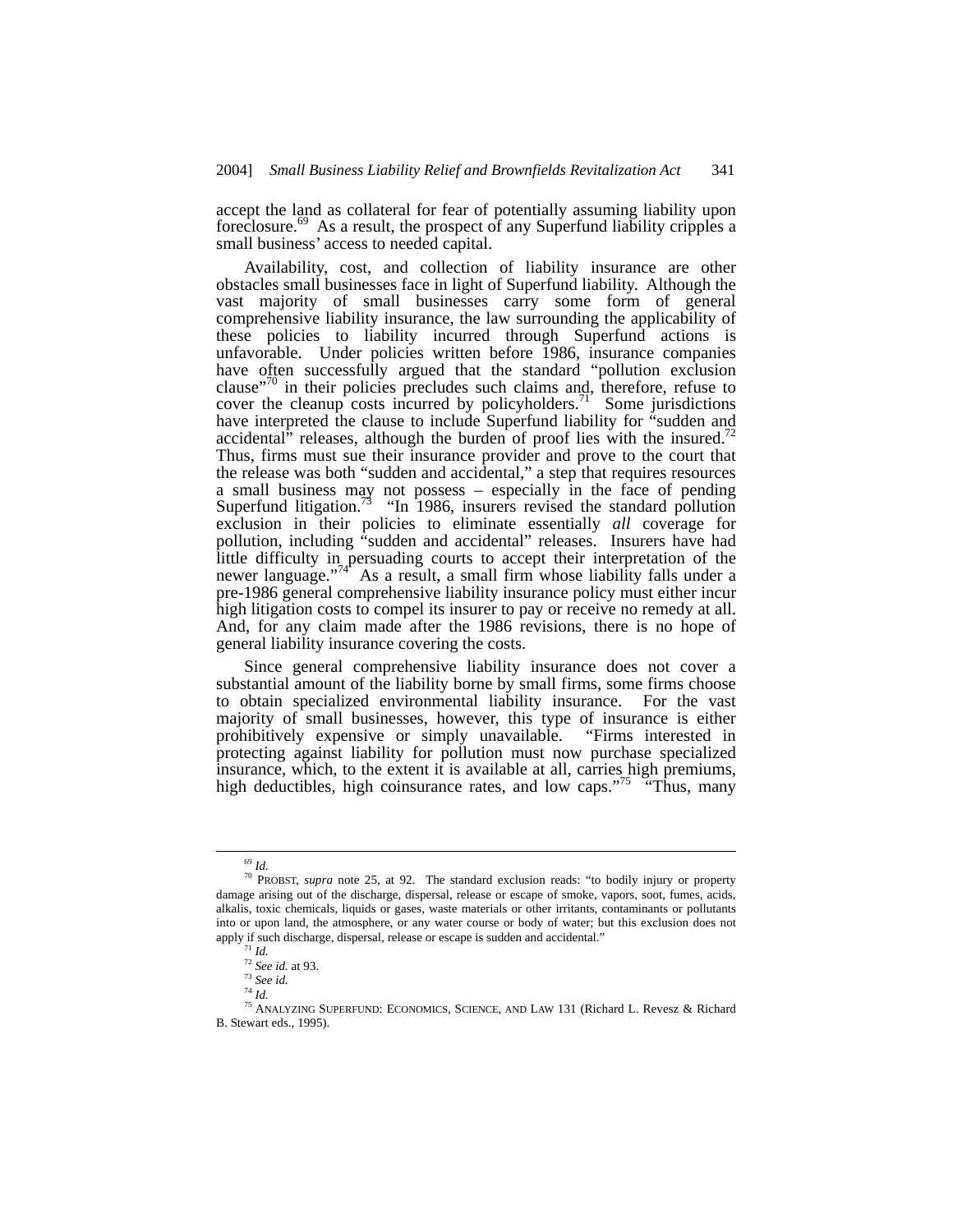firms have had no choice but to self-insure, sometimes risking bankruptcy in the event of an environmental accident."<sup>16</sup>

Finally, many small business owners state that the threat of Superfund liability significantly impedes their ability to sell or pass on their businesses to others. Finding a buyer for a small business is difficult enough, these owners say, without adding the potential for Superfund liability. Owners of businesses in certain industries susceptible to Superfund liability, like manufacturing, argue that selling their business has become nearly impossible because potential Superfund liability scares off prospective buyers.<sup>77</sup> Additionally, some of family-owned business owners are weary of passing the family business to their children, for fear of saddling their loved-ones with potential Superfund liability.<sup>[78](#page-11-2)</sup>

In light of the above information, many within the small business community request special exemption from Superfund liability on the ground that their businesses simply cannot handle the added burden. Citing to the fact that many small businesses simply cannot survive in the face of looming Superfund liability, owners argue that they need special carve-out provisions like those provided for in the tax code and elsewhere. However, since these individuals are essentially asking for special treatment at the expense of others, it is important to briefly explore whether there are adequate justifications for such treatment.

From a pure efficiency standpoint, all firms should be treated equally in order to allow the free market to weed out all but the most efficient firms, thereby maximizing economic efficiency.<sup>79</sup> From this perspective, small businesses should not be given special treatment as this would simply allow inefficient firms to survive while lowering the overall efficiency of the economy.<sup>80</sup> As a result, according to free market economists, the fact that many small businesses cannot bear the burden of Superfund liability stemming from their operations probably means that they *should* be driven out of business.

Historically, scholars, politicians, and small business owners have offered several justifications defending the special treatment of small businesses in the face of criticism from free market economists. For example, some point to the fact that small businesses, on average, create more jobs per annum than do larger firms and, therefore, play an extremely important role in the job market. $81$  However, this justification has been largely refuted in recent years. First, the significance of these jobs may not be as important as previously thought, since they tend to be far less stable

 <sup>76</sup> *Id.*

<span id="page-11-1"></span><span id="page-11-0"></span><sup>77</sup> *See*, *e.g.*, *DeVinck*, *supra* note 62.

<span id="page-11-3"></span><span id="page-11-2"></span><sup>78</sup> *See*, *e.g.*, *Nobis*, *supra* note 6.

<sup>79</sup> *See generally* Michael S. Jacobs, *An Essay on the Normative Foundations of Antitrust Economics*, 74 N.C. L. REV. 219 (1995).

<span id="page-11-5"></span><span id="page-11-4"></span><sup>80</sup> *See id.*

<sup>81</sup> Ronald F. Wilson, *Federal Tax Policy: The Political Influence of American Small Business*, 37 S. TEX. L. REV. 15, 29 (1996).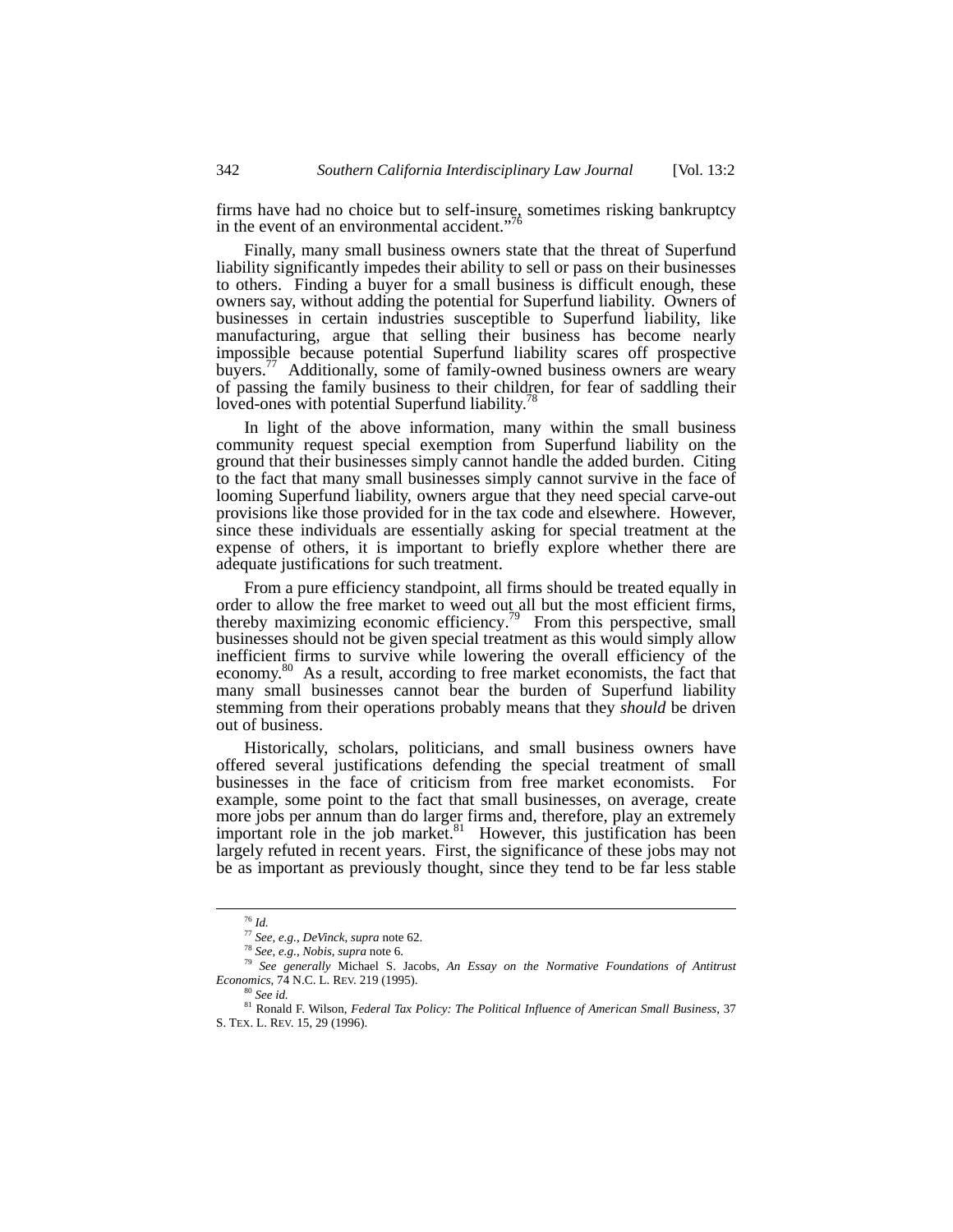due to the inherent instability of small businesses. $82$  Furthermore, a properly functioning market would automatically provide the proper employment equilibrium without resorting to special provisions for small businesses.  $83$  As a result, the employment argument provides a weak As a result, the employment argument provides a weak justification for protecting the interests of small businesses at the expense of others.

Additionally, some argue that small businesses deserve protection because they tend to be far more innovative than their larger and more bureaucratic counterparts.<sup>84</sup> As with the employment argument, this justification is also largely refuted by economic theory. Just as the free market should provide an equilibrium employment level, it too should create an equilibrium incentive for innovation, thereby eliminating the need to specifically accommodate small businesses.<sup>85</sup> Furthermore, the reigning studies on this topic failed to consider the actual importance of the innovations offered by small businesses. Recent studies have shown that many of these so-called technological innovations are of relatively little economic value.<sup>[86](#page-12-4)</sup>

The final justification for specifically catering to small businesses is slightly more difficult to dispute. Small businesses have always been an important part of the American psyche and most Americans, ignoring the hard and fast economic arguments, feel that these firms deserve protections because they are an integral part of the collective identity.<sup>87</sup> Rooted in the Populist fear of concentrations of power, many proponents feel that small business protectionism is needed in order to prevent such concentrations of power in the hands of massive corporations.<sup>88</sup> Additionally, small firms are revered because they embody the American work ethic, democratic spirit, and entrepreneurial strength that many consider the backbone of American culture, regardless of their actual economic value.<sup>89</sup> As a result, adherers to this belief feel that the symbolic nature of small business outweighs any market inefficiencies caused by protectionism.

Accordingly, there is no consensus as to whether small businesses should be given preferential treatment under the Superfund regime. From an economic perspective, favoring small businesses will lead to market inefficiencies that harm the economy as a whole while providing benefits to only a specific sector. On the other hand, non-economic rationales for the preferential treatment of small businesses are strong within American society, having deep roots in American "rugged individualism." Thus, the answer to whether small businesses should be granted preferential

<span id="page-12-0"></span> <sup>82</sup> *Id.* at 60-61.

<span id="page-12-1"></span><sup>83</sup> *Id.*

<span id="page-12-2"></span><sup>84</sup> *Id.* at 29.

<span id="page-12-4"></span><span id="page-12-3"></span><sup>85</sup> *Id.* at 62.

<sup>86</sup> Ronald F. Wilson, *Federal Tax Policy: The Political Influence of American Small Business*, 37 S. TEX. L. REV. 15, 62 (1996).

<span id="page-12-5"></span><sup>87</sup> *See id.* at 31.

<span id="page-12-6"></span><sup>88</sup> *See id.*

<span id="page-12-7"></span><sup>89</sup> *See id.* at 64.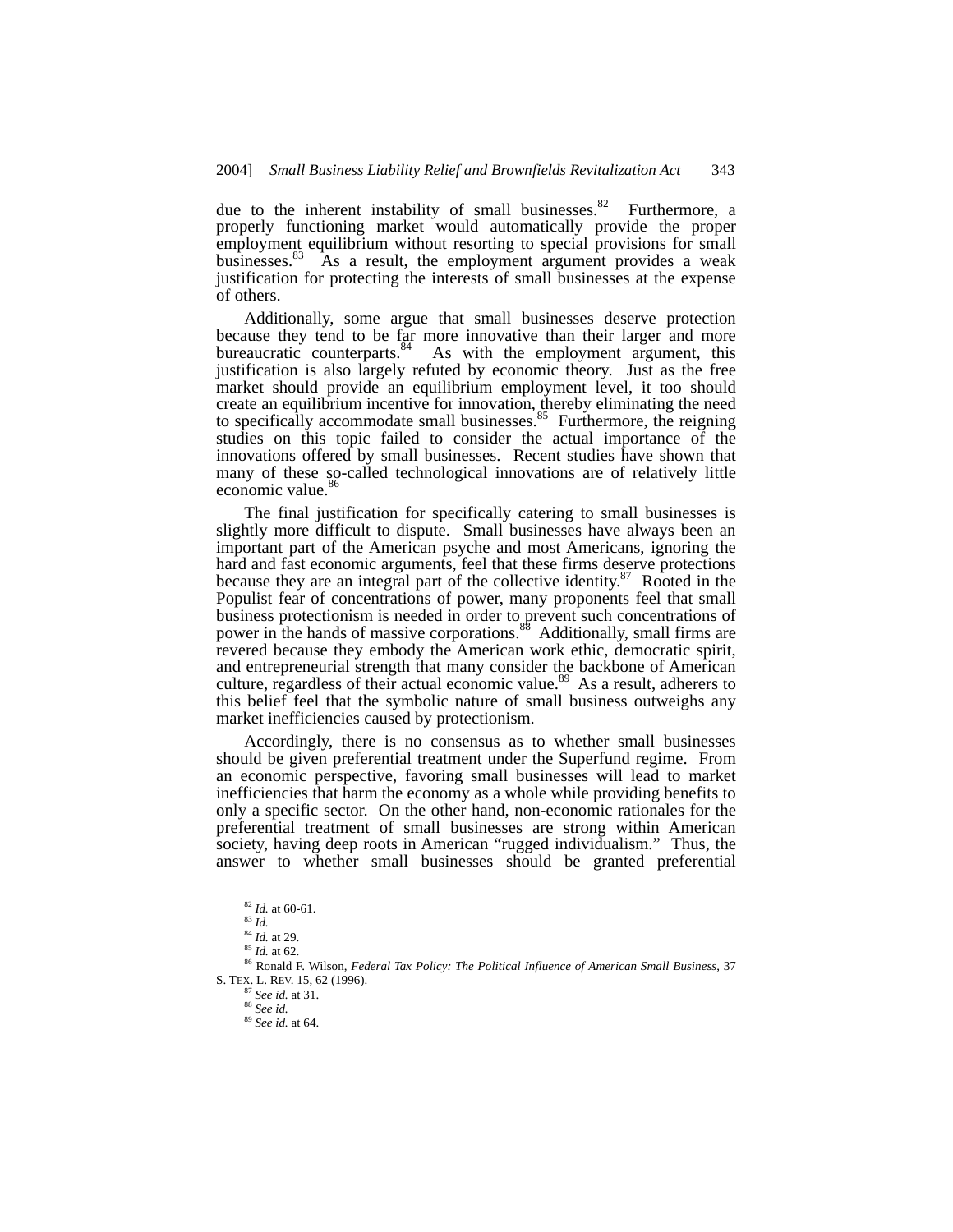treatment under the Superfund regime is murky and depends largely on whether society values the iconoclastic virtues of small businesses over market efficiency. Given that strong public support for small business protectionism exists in nearly all facets of government, it seems as though market efficiency may be losing to the sentimentality of American idealism.

In light of the competing arguments regarding whether or not small businesses should be granted preferential treatment under the Superfund regime, for the purposes of the following sections, I operate under the assumption that there are at least some good arguments supporting this view. The reader should note, however, that if the iconoclastic arguments above do not hold water, there is little to support the view that small businesses deserve preferential treatment, excepting the proven unfairness in liability allocation.

# IV. THE "SMALL BUSINESS LIABILITY RELIEF AND BROWNFIELDS REVITALIZATION ACT" (PUBLIC LAW 107-118)

In an effort to address the aforementioned concerns of the small business community, Congress passed the Small Business Liability Relief and Brownfields Revitalization Act, which became law on January 11, 2002.<sup>90</sup> The Act seeks to "provide certain relief for small businesses from liability under the Comprehensive Environmental Response, Compensation, and Liability Act of 1980, and to amend such Act to promote the cleanup and reuse of brownfields [and] to provide financial assistance for brownfields revitalization[.]"<sup>[91](#page-13-1)</sup> Attesting to the widespread support of small business liability relief, the Act was a bipartisan effort that swept quickly through the 1st session of the 107th Congress.<sup>92</sup> Although a number of bills seeking to reduce and/or eliminate the liability of small businesses under Superfund have been introduced in Congress, the Act was the first to actually become law.

First, the Act provides an exemption for so-called *de micromis* parties – parties whose contributions to the site are very small. With certain exceptions discussed below, the Act exempts from liability parties that contributed or transported less than 110 gallons of liquid hazardous materials or less than 200 pounds of solid materials to a given site. <sup>93</sup> The disposal, treatment, and/or transport of the materials must have occurred

<span id="page-13-0"></span> <sup>90</sup> Small Business Liability Relief and Brownfields Revitalization Act, Pub. L. No. 107-118, 115 Stat. 2356 (2002) [hereinafter Small Business Liability Relief Act].<br><sup>91</sup> *See id.* As an aside, as this aspect of the legislation is not discussed in this note, Brownfields

<span id="page-13-1"></span>refer to contaminated sites, mostly in cities, that have been abandoned due to their status as a contaminated Superfund site. Until the passage of this Act, there was the potential for future liability on any developer that purchased the land and, therefore, many sites like this have remained vacant and deserted. The Brownfields aspect of this legislation seeks to encourage the redevelopment of Brownfields by eliminating future liability for landowners not responsible for the former contamination in an effort to encourage developers to make this vacant land productive again and reduce urban blight. 92 *See* President George W. Bush, *supra* note 23.

<span id="page-13-2"></span>

<span id="page-13-3"></span><sup>&</sup>lt;sup>93</sup> Small Business Liability Relief Act § 102(a)(o).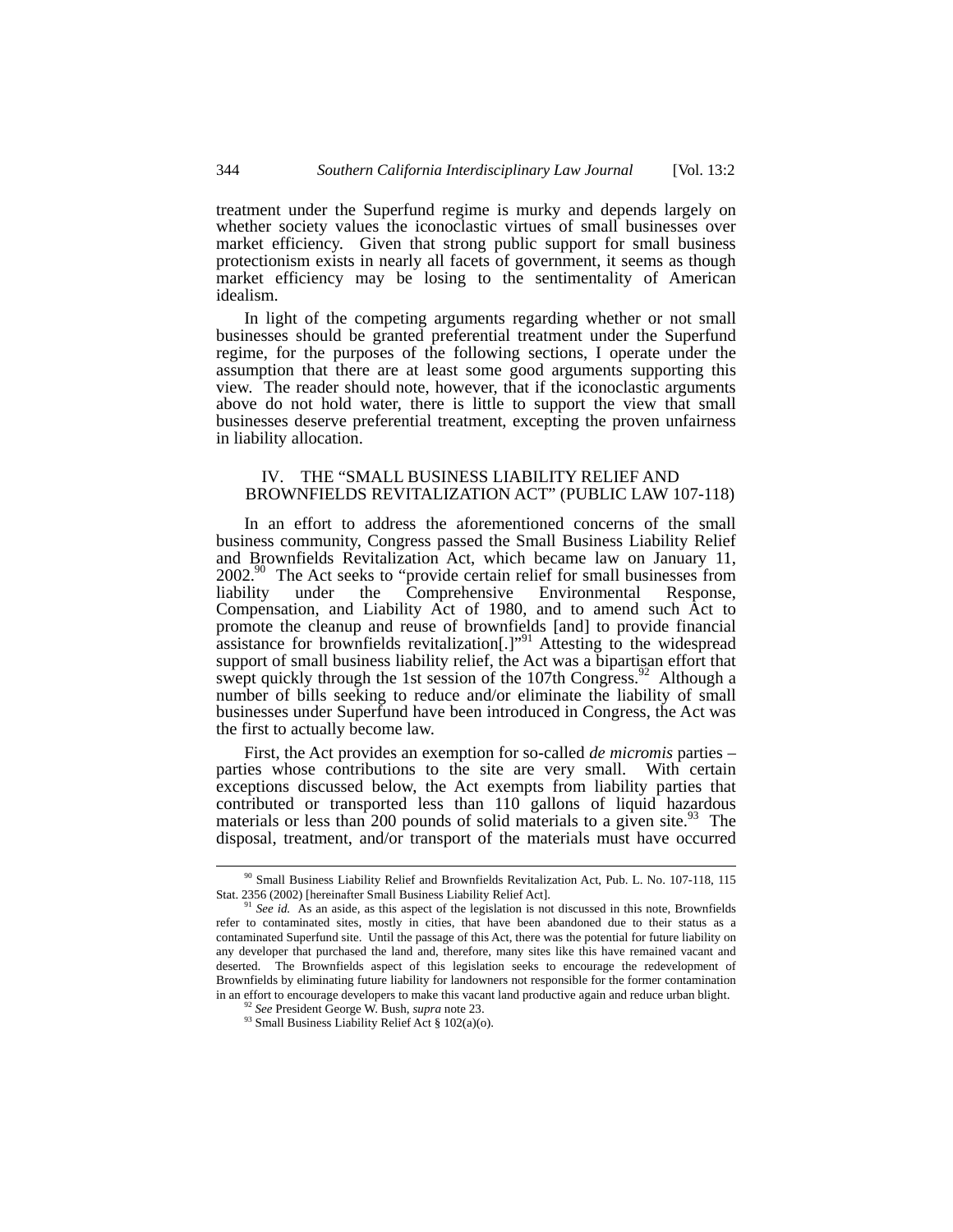before April 1, 2001, $94$  and the exemption will not apply in cases where the materials in question "have contributed significantly or could contribute significantly, either individually or in the aggregate, to the cost of the response action or natural resource restoration with respect to the facility.["95](#page-14-1) The Act charges the EPA with determining whether the *de micromis* party's contamination "contributed significantly or could contribute significantly" to the cost of cleaning up the site and, interestingly this determination will not be explicited to indicial review  $\frac{96}{2}$  $\frac{96}{2}$  $\frac{96}{2}$ interestingly, this determination will not be subject to judicial review.

In the case of a contribution action by a party in the private sector, the Act also shifts the burden of proof onto the initiating party to show noncompliance with the exception.<sup>97</sup> Therefore, in a contribution action, a *de micromis* party is now presumed exempt from liability until proven otherwise.<sup>98</sup> Furthermore, the commencing party is liable for all reasonable attorneys' fees incurred by the defendant if the firm is found to be exempt under the section.<sup>9</sup>

In addition to the *de micromis* exception, the Act also creates a solid waste exception for firms that contributed only municipal solid waste to the contaminated site.<sup>100</sup> The Act provides the exception to: 1) owners, operators, or lessees of residential property, 2) businesses that employ less than 100 full-time employees and meet the definition of a small business under the Small Business Act, and 3) tax-exempt organizations that also employ less than 100 full-time employees and where all of the municipal waste was generated by the exempt facility.<sup>101</sup> As with the *de micromis* exception, the solid waste exception does not extend to parties whose waste contributed significantly or could contribute significantly to the cleanup costs at the site and, again, this determination is not subject to judicial review. [102](#page-14-8) Unlike the *de micromis* exception, however, the solid waste provision does not have any date restrictions for the contribution. The Act's fairly broad definition of "municipal solid waste" basically encompasses all ordinary garbage. Specifically, municipal solid waste is defined as any waste material "generated by a household,<sup>5,103</sup> or, in the case of a firm, waste that is "essentially the same as waste normally generated by a household; is collected and disposed of with other municipal solid waste . . . [and] contains a relative quantity of hazardous substances no greater than the relative quantity of hazardous substances contained in waste material generated by a typical single-family household."<sup>104</sup>

<span id="page-14-0"></span> <sup>94</sup> *Id.* at § 102(a)(o)(1)(B).

<span id="page-14-1"></span><sup>95</sup> *Id.* at § 102(a)(o)(2).

<span id="page-14-2"></span><sup>96</sup> *Id.* at § 102(a)(o)(3).

<span id="page-14-3"></span> $^{97}$  *Id.* at § 102(a)(o)(4).

<span id="page-14-4"></span><sup>&</sup>lt;sup>98</sup> *See* Small Business Liability Relief Act § 102(a)(o)(4).<br><sup>99</sup> *Id.* at § 102(a)(p)(7).

<span id="page-14-5"></span>

<span id="page-14-6"></span><sup>100</sup> *See id.* at § 102(a)(p)*.*

<span id="page-14-7"></span><sup>&</sup>lt;sup>101</sup> *Id.* at § 102(a)(p)(1).<br><sup>102</sup> *Id.* at § 102(a)(p)(2)-(3).

<span id="page-14-9"></span><span id="page-14-8"></span>

<sup>&</sup>lt;sup>103</sup> Small Business Liability Relief Act § 102(a)(p)(4)(A)(i). <sup>104</sup> *Id.* at § 102(a)(p)(4)(A)(ii).

<span id="page-14-10"></span>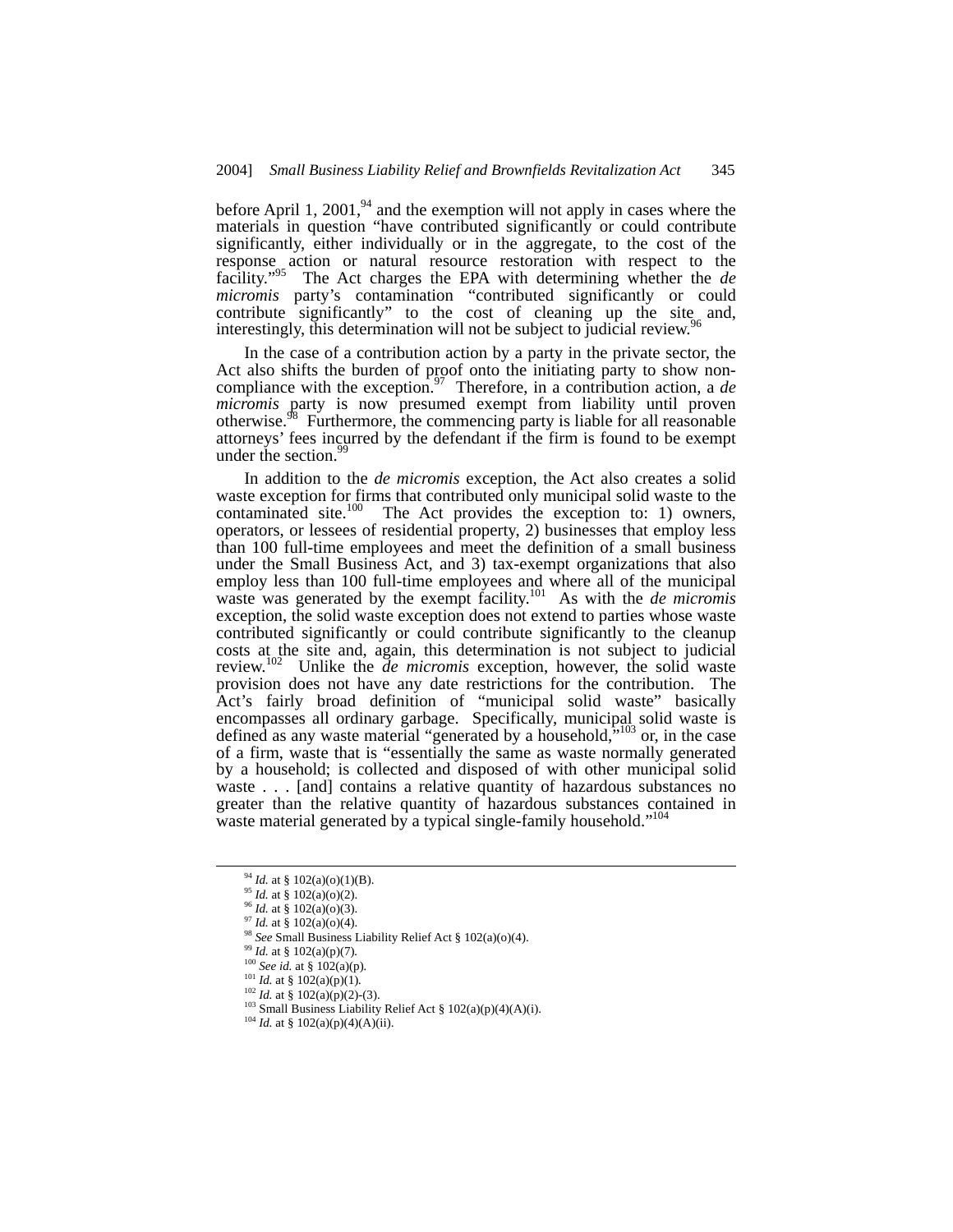As with the *de micromis* exception, the solid waste exception shifts the burden of proof under certain circumstances and provides for the reimbursement of costs and fees. With respect to non-government entities that contributed or will contribute municipal solid waste on or after April 1, 2001 and all other parties that contributed such waste before April 1, 2001, the burden of proof lies with the initiating party to prove non-application of this provision.<sup>105</sup> Furthermore, any non-governmental entity commencing a contribution action against a party later found exempt under this provision is responsible for costs and fees incurred by the defendant<sup>106</sup> and residential contributors are rendered untouchable by private sector contribution actions.<sup>1</sup>

In addition to the above exceptions from liability, the Act also provides favorable settlement treatment for parties with a limited ability to pay.<sup>108</sup> This section requires the EPA to consider a firm's ability to pay by examining "the overall financial condition of the person and demonstrable constraints on the ability of the person to raise revenues.["109](#page-15-4) Additionally, the EPA must consider alternative payment methods if the firm is found to be of limited means, thereby reducing the burden on such firms.<sup>[110](#page-15-5)</sup>

The remaining sections of the Act focus exclusively on Brownfields provisions that, although are certainly applicable to small businesses, will be ignored for the purposes of this note due to their incidental relationship to liability relief. Therefore, armed with the specific small business liability relief provisions outlined above, the remainder of this note will explore the effect of these provisions on the problems and concerns of the small business community and whether the Act is well-drafted to accomplish the goals of liability reform.

# V. APPLICATION OF THE SMALL BUSINESS LIABILITY RELIEF AND BROWNFIELDS REVITALIZATION ACT TO THE SMALL BUSINESS COMMUNITY

In the following section I analyze the likely effects of the Act on the small business community, taking into account the dichotomy of prevailing views on liability relief. At this stage, I look only at the likely effects of the legislation and withhold any judgment with regard to the Act's effectiveness or value. Instead, I present my ultimate conclusions about the Act in the following section. First, I analyze the effects of the Act in terms of alleviating the fairness concerns espoused by those who believe that Superfund unfairly burdens small businesses in terms of their relative contributions to the problem. Subsequently, I examine the Act's likely impact on the financial concerns of small business owners.

<span id="page-15-0"></span> <sup>105</sup> *Id.* at § 102(a)(p)(5).

<span id="page-15-1"></span><sup>106</sup> *Id.* at § 102(a)(p)(7).

<span id="page-15-2"></span><sup>107</sup> *Id.* at § 102(a)(p)(6).

<sup>108</sup> Small Business Liability Relief Act § 102(b).<br><sup>109</sup> *Id.* at § 102(b)(7)(B).

<span id="page-15-4"></span><span id="page-15-3"></span>

<span id="page-15-5"></span><sup>110</sup> *Id.* at § 102(b)(7)(D).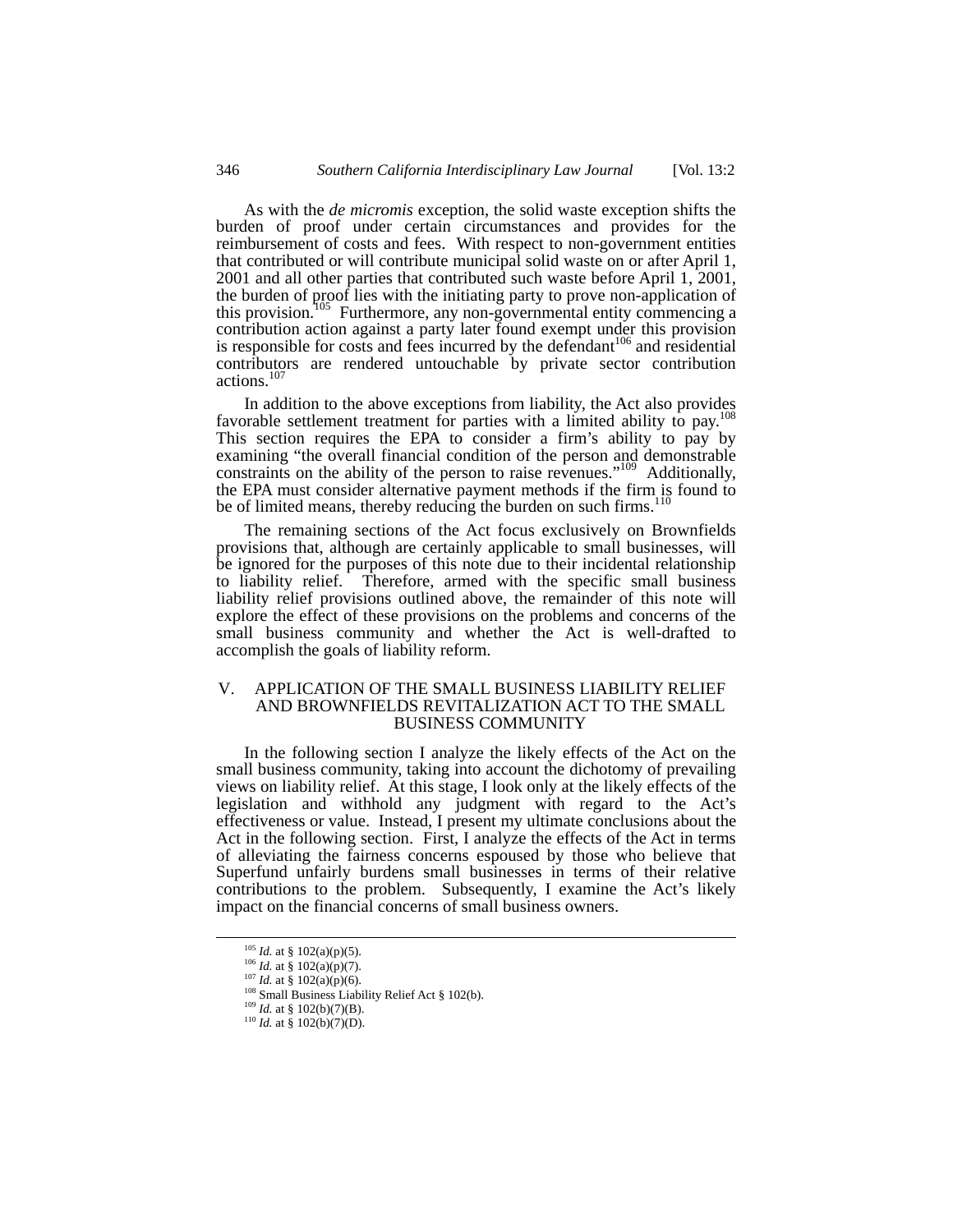#### A. LIKELY EFFECT OF THE ACT ON THE INTRINSIC FAIRNESS OF LIABILITY **ALLOCATION**

In the following section, I analyze whether the Act will likely reduce the disproportionately high costs imposed on small businesses. On one hand, it appears as though exempting firms based on their relative volumetric contributions and type of waste may go far toward reducing some of the unfair aspects of liability allocation. However, because the Act fails to specifically address the allocation issues, it probably goes too far in eliminating liability in many cases while ignoring other cases where liability should be adjusted.

#### 1. *De Micromis Exception*

The *de micromis* provision in the Act exempts firms from liability based on their relative volumetric contributions to the contamination at a given site. This provision may help bring about some positive change in the allocation of costs to small businesses by exempting firms that only incidentally contributed to the harm at a site. Although a direct comparison cannot be made between actual volume contributed and volumetric share measurements, *de micromis* parties have historically been defined as parties that contribute less than  $0.10\%$  of the total waste to a given site.<sup>111</sup> Assuming that the volumes specified in the Act roughly correlate with a 0.10% volumetric share cutoff, this exception exempts approximately 78% of firms from Superfund liability.<sup>112</sup> Furthermore, when applied specifically to small businesses, approximately 80% of firms with annual revenues less than \$1 million and 94% of firms with revenues between \$1 million and \$3 million are exempt from liability.<sup>113</sup> As a result, this exception provides liability relief for a substantial number of small firms. Coupled with the fact that this provision provides burden shifts and reimbursement for costs and fees, the *de micromis* exception relieves a substantial number of small businesses from the burdens of Superfund liability and transaction costs.

However, this provision only applies to actions that occurred before the April 1, 2001 cutoff. As a result, firms that contribute waste after this date will still face liability for their actions and, therefore, the Act has little effect on reducing the unfairness of present and future actions. However, many argue that Superfund is primarily unfair because it *retroactively* imposes liability for small volume contributions.<sup>114</sup> Since firms are now on notice that even small contributions can result in liability, they can take steps to minimize their exposure in the future. As a result, the elimination of liability for past contributions of small volumes of waste has some effect on reducing the unfair allocation of liability on small businesses.

<span id="page-16-0"></span> <sup>111</sup> *See* DIXON, FINANCIAL IMPLICATIONS, *supra* note 22, at 31.

<span id="page-16-1"></span> $\frac{112}{113}$  *Id.* at 34.

<span id="page-16-2"></span>

<span id="page-16-3"></span><sup>113</sup> *Id.* 114 *See*, *e*.g., *Herstad*, *supra* note 13.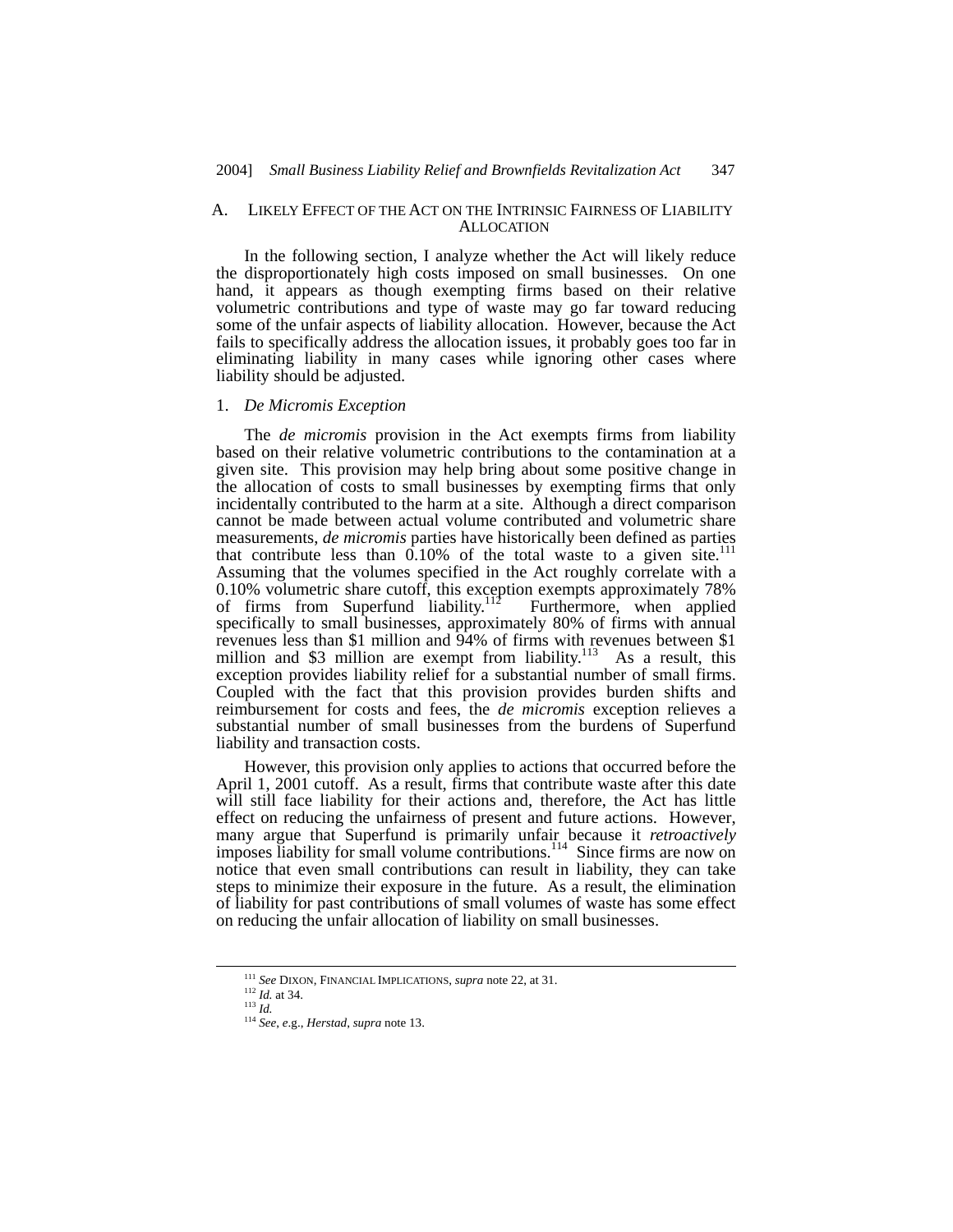Unfortunately, this provision probably does not significantly improve the fair allocation of costs among small businesses for several reasons. First, many small firms do not fall within the exception and therefore will be unaffected, even if they are faced with costs out of proportion with the harm they caused. As a result, they will still pay disproportionately higher transaction and cleanup costs compared with larger firms. Additionally, the blanket elimination of liability for small volume contributions is an inaccurate solution to the problem. Instead of working to make the allocation of costs fairer among small businesses, the provision instead opts to simply eliminate liability and thus fails to address the fairness issue with regard to those small businesses forced to assume this liability.

# 2. *Municipal Solid Waste Exception*

Like the *de micromis* exception, the Municipal Solid Waste exception reduces the unfairness caused by the Superfund program to a certain degree. In addition to the argument that small firms are unfairly penalized for contributing small volumes of waste, proponents of this exception also believe that the types of waste contributed by small businesses are not worthy of attracting substantial Superfund liability. The Municipal Solid Waste exception exempts small firms from liability when they contribute only ordinary garbage to a site. As a result, small firms will no longer be forced to pay cleanup and transaction costs for the same act performed by millions of Americans each day – taking out their garbage. Additionally, unlike the *de micromis* exception, this exception is not subject to any cutoff date, so a substantial number of small firms will not be held liable for their past, present or future contributions of garbage. Furthermore, the burden shift and reimbursement for costs and fees provided under this provision will likely prevent many large firms from bringing contribution actions in the first place. Therefore, the Municipal Solid Waste exception probably has a significant effect on reducing the disparity between costs imposed and degree of harm caused by many small businesses.

# 3. *Expedited Settlement Provision*

With respect to small businesses, the expedited settlement provision may alleviate some of the unfair tendencies of the Superfund program. In the event a small business is found liable for cleanup costs at a site, this provision tailors the settlement to the specific company and requires a quick resolution to the action.<sup>115</sup> Since the provision requires the EPA to consider the company's financial condition and ability to pay, the burden on Additionally, the use of expedited. settlements greatly reduces transaction costs associated with resolving the action and therefore alleviates the problem of small businesses paying disproportionately high transaction costs. However, this provision does little to specifically address the initial allocation of liability among PRPs

<span id="page-17-0"></span> <sup>115</sup> *See* Small Business Liability Relief Act § 102(b).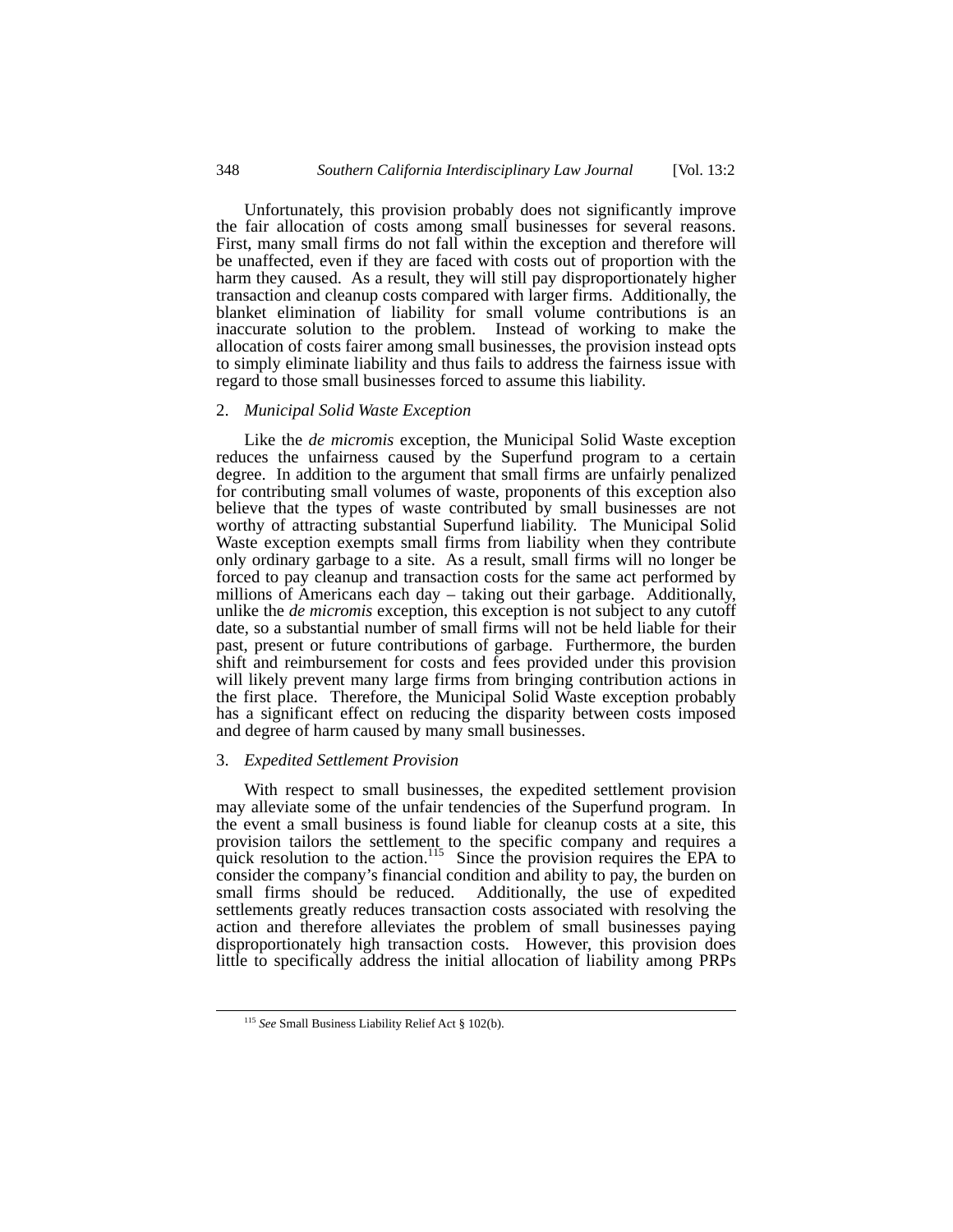and, as a result, may not have a significant effect on making the allocation more reasonable.

# B. LIKELY EFFECT OF THE ACT ON THE FINANCIAL BURDENS BORNE BY SMALL BUSINESSES

The following section analyzes the likely remedial effects of the Act in terms of relieving the unique financial hardships placed on small businesses by the Superfund regime. Since these small business owners basically desire special treatment *because* they are proprietors of small businesses (and not necessarily because of any inherent unfairness in the law), it is important to remember that this analysis is moot without justification for the special treatment. However, for the purposes of accomplishing the following analysis, I operate under the assumption that some special treatment is defensible.

### 1. *De Micromis Exception*

Since firm size and average volumetric contribution are positively correlated, the *de micromis* exception may significantly reduce the financial burden on small businesses. A 2000 Rand study found that 80% of firms with annual revenues of less than \$1 million contribute less than 0.10% of the waste to a given site, while 94% of firms with revenues between \$1 and \$3 million contribute, on average, the same volumetric share.<sup>116</sup> Additionally, 80% of firms having revenues between \$3 and \$5 million contribute, on average, less than  $0.10\%$  of the waste<sup>117</sup> while 91% of firms with revenues between \$5 and \$10 million contribute less than 0.10% of the waste to a given site.<sup>118</sup> When taken as a whole, however, firms contributing less than 0.10% of the waste at a site account for only 3% of the total waste contributed.<sup>119</sup> Assuming that actual volumetric contribution roughly correlates with volumetric share, the data suggests that a significant number of small businesses will be exempt from liability through the *de micromis* exception. Of course, this exception only applies to firms whose liability stems from actions occurring before April 1, 2001.<sup>120</sup> Therefore, any recent and future actions do not fall under this exception and these firms are in the same position as they were before the Act was enacted.

For firms whose liability stems from actions occurring before the April 1, 2001 cutoff, the Act probably will have a positive effect on the more serious financial implications of Superfund liability. The most obvious respite comes in the form of relief from expenditures for cleanup costs and hefty legal fees incurred in a Superfund action. Additionally, the burden shift and reimbursement requirements will reduce the number of small

<span id="page-18-0"></span> <sup>116</sup> DIXON, FINANCIAL IMPLICATIONS, *supra* note 22, at 34.

<span id="page-18-1"></span><sup>117</sup> *Id.*

<span id="page-18-2"></span> $\frac{118}{10}$ <sup>119</sup> *Id.*

<span id="page-18-4"></span><span id="page-18-3"></span>

<sup>&</sup>lt;sup>120</sup> Small Business Liability Relief Act § 102.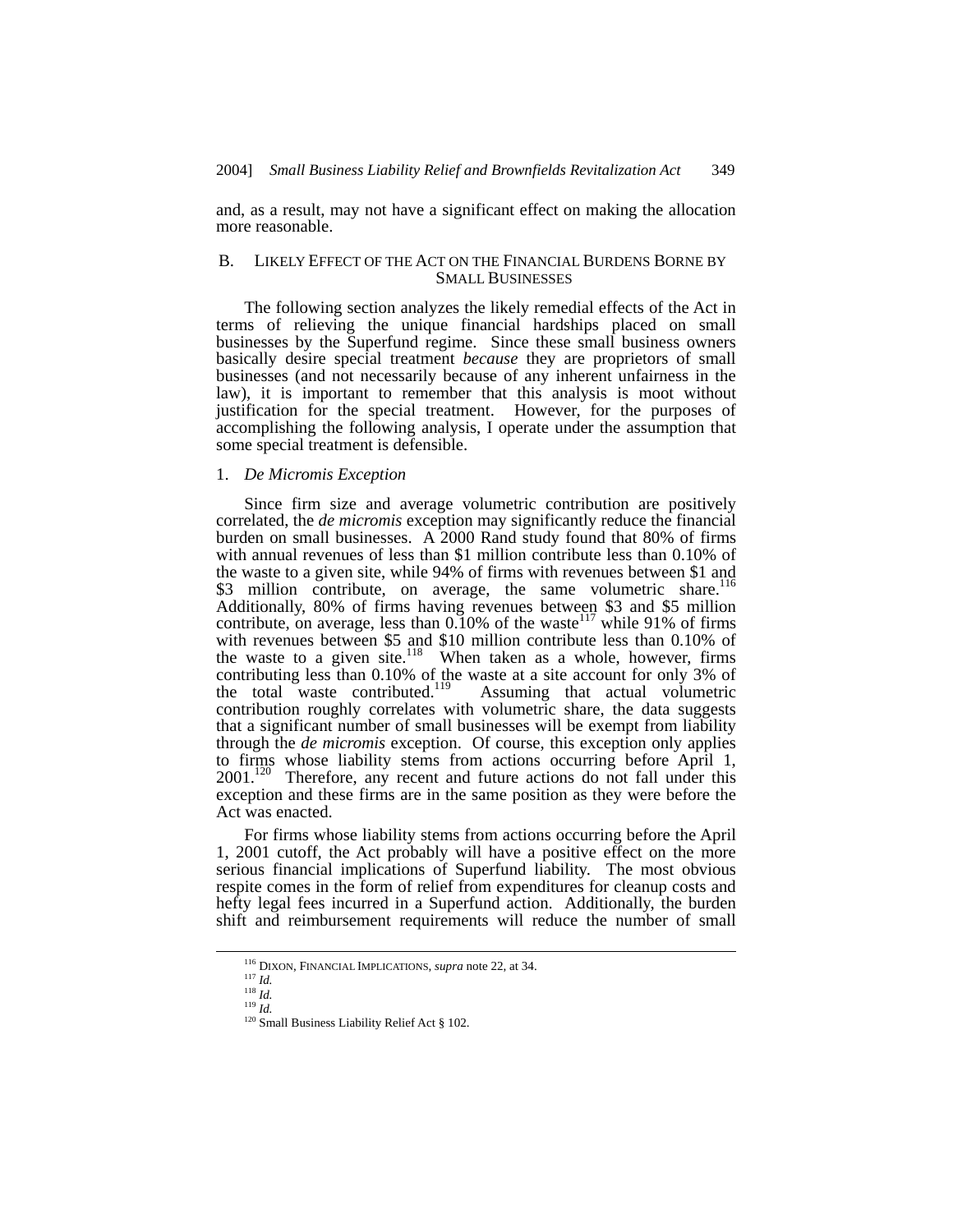firms brought into contribution actions as large firms reevaluate the possibility of losing the suit and incurring additional costs. Obviously, small firms whose liability stem from actions occurring after the cutoff will not experience these advantages since the *de micromis* exception does not apply.

Additionally, this exception may alleviate the problem of information asymmetry experienced by smaller firms. Since the exception shifts the burden of proof for pre-April 2001 actions,<sup>121</sup> small firms will likely no longer face the problem of needing to prove their innocence. Absent the need to mount a defense, the lack of exculpatory evidence becomes a nonissue. For post-April 2001 actions, the absence of a burden shift is insignificant because all small businesses have been required to retain adequate records since SARA mandated the practice in 1986.<sup>122</sup> As a result, the lack of exculpatory evidence may no longer be a serious problem for small businesses.

Aside from the above-stated advantages, the *de micromis* exception is unlikely to have an appreciable effect on the remaining financial problems caused by Superfund liability. Naturally, the poor lending relationships caused by the prospect of Superfund liability are a product of past and future actions. As a result, creditors will continue to be leery of extending credit to a small business if there is any potential for liability arising out of actions taking place after April 2001. Additionally, creditors continue to run the risk that actions falling before the cutoff may not qualify for *de micromis* treatment. Therefore, the provision supplies creditors with few additional guarantees that a small business will not become embroiled in a costly Superfund proceeding. Without a reduction in risk, creditors are unlikely to be more forthcoming with credit.

The effect on liability insurance will probably be mixed. For actions meeting the requirements of the exception (including the cutoff date) and falling under policies written before 1986, small firms will not incur costs related to their insurance reimbursement claims. However, there will be no savings for post-1985 policies because the insurance company would not be liable under a general liability coverage plan in the first place.<sup>123</sup> Finally, there will be no change in the cost or availability of environmental liability insurance because there will be no change in the risk borne by insurance carriers for future actions.

In terms of selling a small business or passing the business on to one's children, the *de micromis* exception may provide some relief. If a small business owner is able to document waste disposal and show a prospective buyer that the disposal is likely to fall within the exception, this assurance may alleviate some of the problems associated with finding a buyer. Similarly, parents may have a clearer conscience when passing a family-

 <sup>121</sup> *Id.*

<span id="page-19-1"></span><span id="page-19-0"></span><sup>122</sup> *See* Bradford F. Whitman, SUPERFUND LAW AND PRACTICE 131 (1991). 123 *See* PROBST, *supra* note 25, at 93.

<span id="page-19-2"></span>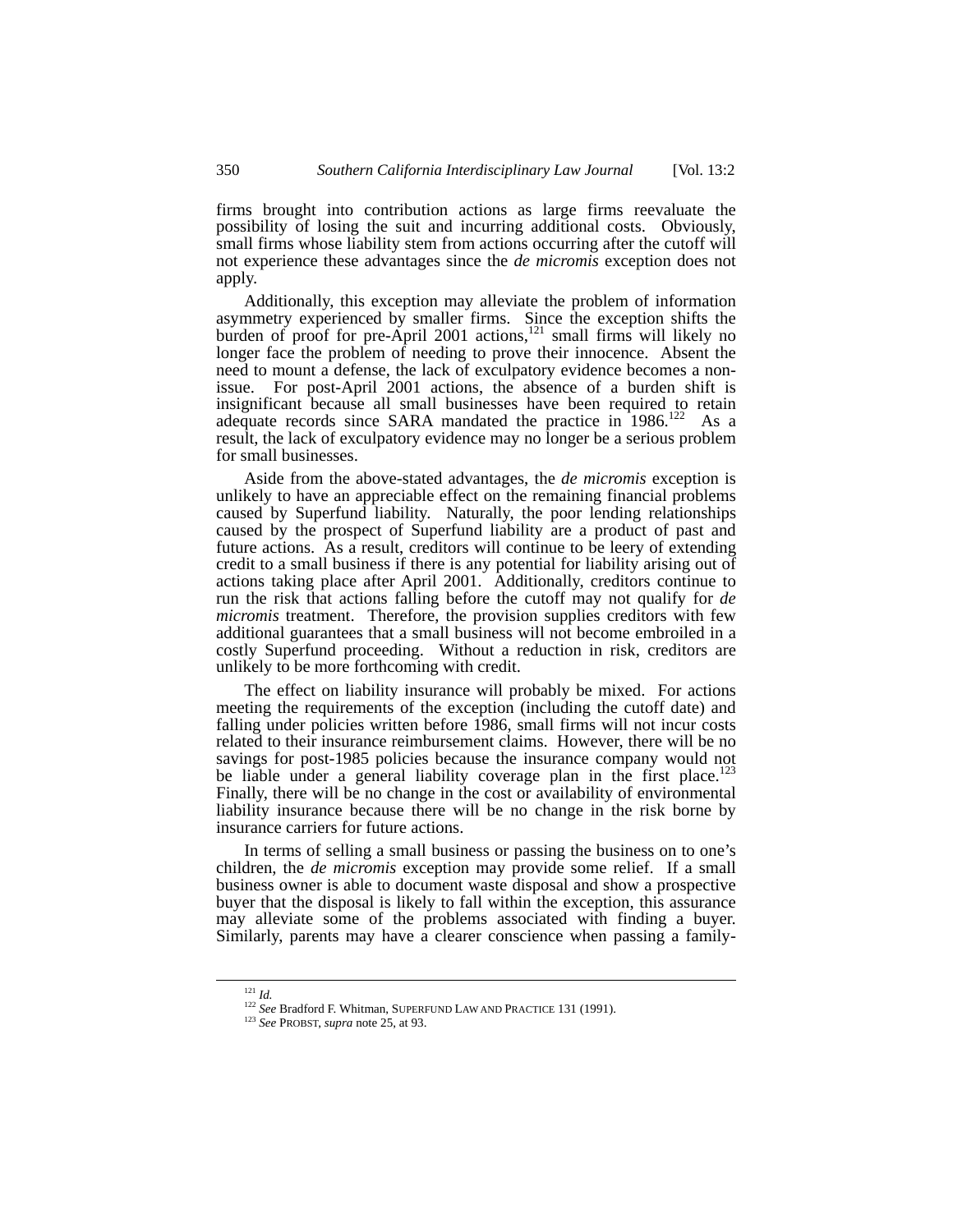owned business to their children if they are reasonably certain their past actions fall within the exception.

It is worth noting, however, that a non-trivial number of small businesses will not qualify for *de micromis* treatment and therefore will not experience the effects stated above. Of the firms with revenues falling below \$1 million annually, 21% at a given site will have contributed over 0.10% of the waste, as will 6% of firms with revenues between \$1 and \$3 million.<sup>124</sup> Also, 20% of firms with revenues between \$3 and \$5 million will fall above the  $0.10\%$  threshold.<sup>125</sup> Since these firms do not fall within the requirements of the exception, they will not experience any of the benefits of the *de micromis* liability exemption notwithstanding their unique position as small businesses. Additionally, the EPA can rule that the waste, regardless of volume, contributed significantly to the cleanup expenditures of the site and thereby impose liability despite the exception.<sup>126</sup> From the standpoint of desiring across-the-board liability relief for small businesses, the above considerations weaken the impact of the *de micromis* provision.

Nevertheless, the *de micromis* exception probably will have a significant effect on the small business community in terms of reducing the financial strain caused by Superfund liability. Direct expenditures on cleanup activities and litigation costs will be reduced for a substantial number of small businesses due to the correlation between firm size and volumetric share of the contamination. Additionally, the small business community may see some beneficial effects on their ability to obtain funds and may also see a reduction in transaction costs for insurance reimbursement. However, since the provision focuses on volume contributed as opposed to firm size, a sizeable number of small firms may not see any benefit from the provision.

#### 2. *Municipal Solid Waste Exception*

The Municipal Solid Waste exception also shows potential for alleviating some of the financial burdens placed on small businesses. Essentially, this portion of the Act seeks to rectify the egregious examples of small businesses becoming enveloped in Superfund liability for contributing only their garbage to a site. Obviously, the main benefit is the elimination of small businesses' fear that they may potentially be brought into a Superfund action simply for throwing away their garbage. In so doing, however, this provision will have a significant effect on reducing the financial burden on small businesses.

With no cutoff dates for private sector contributions, the solid waste exception is more far reaching than the *de micromis* exception in eliminating financial responsibility for future as well as past actions. Like the *de micromis* exception, however, the EPA may revoke the liability

<span id="page-20-0"></span> <sup>124</sup> DIXON, FINANCIAL IMPLICATIONS, *supra* note 22, at 34.

<span id="page-20-1"></span><sup>125</sup> *Id.*

<span id="page-20-2"></span><sup>126</sup> Small Business Liability Relief Act §102 (o)(2)(A)(i).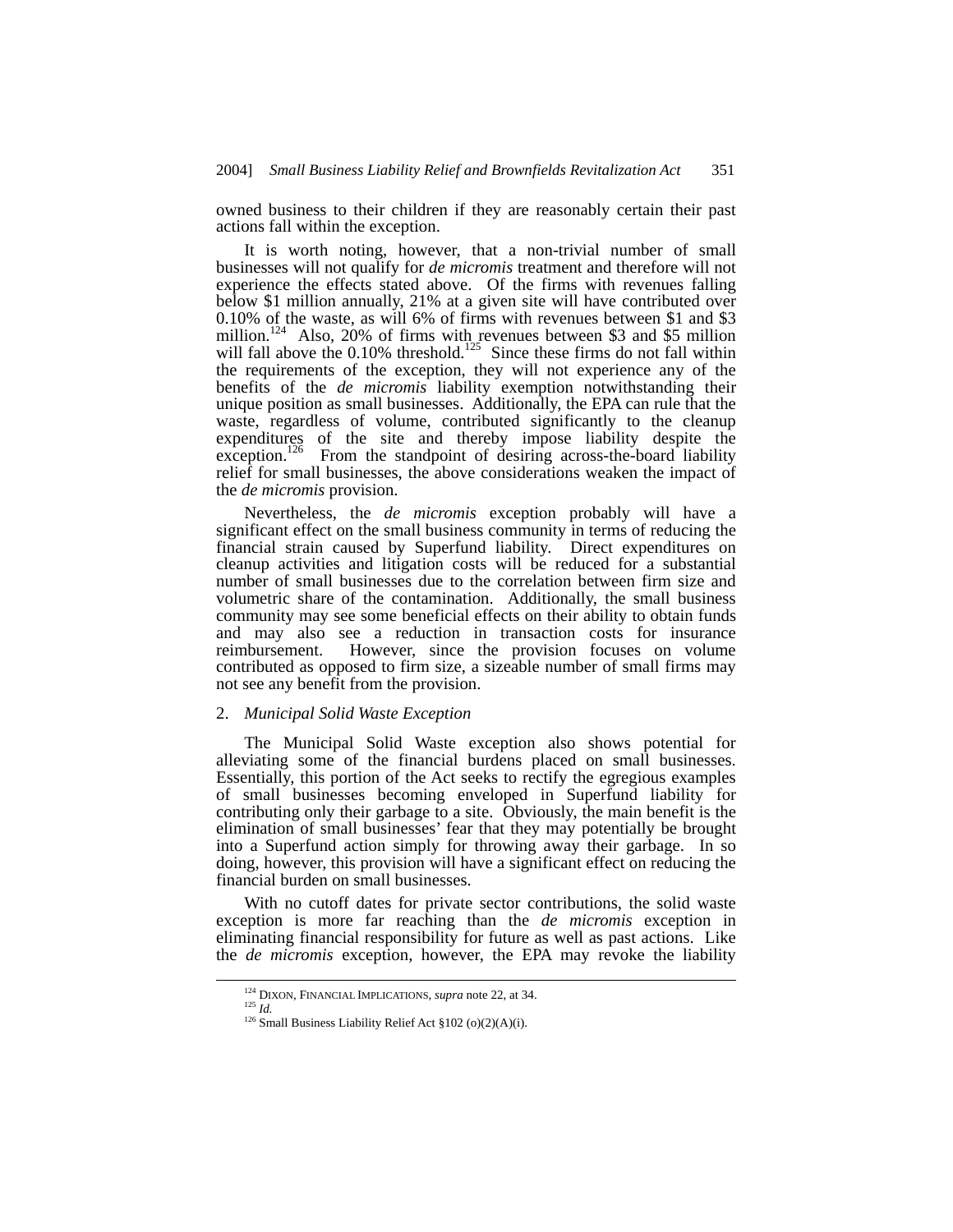exemption if it finds that the waste contributed significantly to the cleanup costs at the site.<sup>127</sup> Given the type of waste excluded under this provision, carefully defined so as to exclude nearly all hazardous materials, it is unlikely that the EPA will invoke this provision. As a result, it appears as though small businesses do not need to fear liablility for simply throwing away their garbage.

This exception is fairly narrow and probably leaves open a considerable amount of liability for small businesses. Since the Municipal Solid Waste exception applies only to ordinary garbage, the provision leaves open liability for all other types of waste generated by small businesses. Although there is little data available on the types and relative proportion of waste generated by small business, which precludes direct analysis, it is probably safe to assume that a non-trivial number of small businesses generate waste other than ordinary garbage. Therefore, a considerable number of small firms probably contribute waste falling outside of this provision and will incur liability for these contributions. As a result, this provision probably has diverging effects on small businesses depending on the industries in which they operate.

Firms in sectors that typically do not generate hazardous waste may benefit from better borrowing opportunities, while firms in wasteproducing sectors probably will not be affected. In terms of financing, small firms in non-hazardous waste producing sectors may see a slight increase in the availability of capital as lenders re-evaluate the risks associated with Superfund liability. As the likelihood of these firms' involvement in Superfund actions decreases, lenders may be less inhibited to provide funds. For firms that generate waste in addition to ordinary garbage, it seems plausible that there will be no change in borrowing opportunities because the risk to the lender is not reduced significantly by this provision.

Conversely, all firms will benefit from reduced litigation costs for seeking reimbursement from pre-1986 general liability insurance policies for municipal waste-related actions. Without liability stemming from municipal solid waste, there will be no costs incurred in suing insurance providers to recover cleanup costs. However, firms that contribute other types of waste will be in the same position as they otherwise would have been absent the new exemption. Since these firms will still be liable for non-municipal waste (absent qualifying for a *de micromis* exemption), they will most likely still see high environmental insurance rates and will also incur litigation costs from obtaining reimbursement under their pre-1986 general liability insurance policies.

<span id="page-21-0"></span>Finally, the Municipal Solid Waste exemption will probably have some effect on the ability of small business owners to transfer or sell their businesses. Again, the effects will probably diverge along business sectors, with the greatest benefits seen in sectors that generate little or no waste beyond municipal solid waste. Potential buyers will have far fewer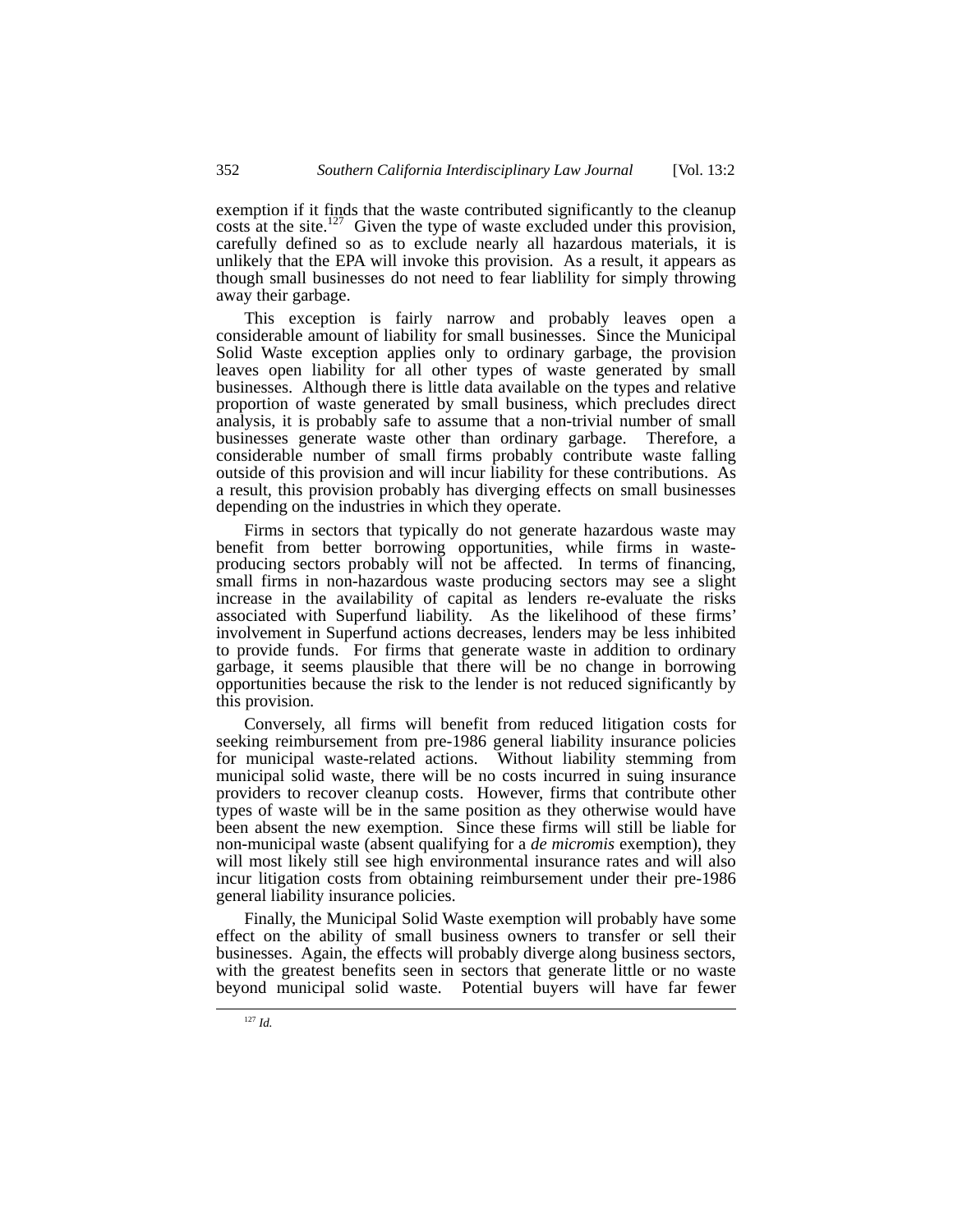concerns regarding potential Superfund liability if the only waste generated by the firm is exempt from liability under the Act. Conversely, the provision does little to assuage the fears of potential buyers of firms in industries that generate other waste (assuming no application of the *de micromis* exception), since these firms will continue to face potential liability.

In sum, the Municipal Solid Waste exception will have a divergent effect on reducing the financial burden on small businesses, depending on their type of business. For firms that only generate ordinary garbage, this provision will have the effect of virtually eliminating Superfund liability. Conversely, many small businesses probably generate other waste and are therefore still subject to Superfund liability. Because the exemption is so narrowly tailored, it probably will have little effect on concerns outside of direct expenditures.

#### 3. *Expedited Settlement Provision*

In addition to the above provisions, the Small Business Liability Relief and Brownfields Revitalization Act alters certain settlement provisions within CERCLA. Specifically, the Act requires the EPA to take into account the financial position of the company seeking settlement and to consider alternative payment methods. Both of these requirements should alleviate the financial burden imposed on small businesses.

This provision will likely benefit small businesses by reducing the financial burden imposed by an adverse finding. Although the language is vague, it seems as though the EPA will take into account the company's financial condition and ability to pay while structuring a settlement. This will probably have the effect of preventing severe outcomes that would jeopardize the solvency of a small business and reduce transaction costs that otherwise would have been spent on litigation. Additionally, the provision allows for alternative payment methods that may alleviate some strain on firms by providing a more flexible payment schedule. Again, this provision is unlikely to have an effect aside from reducing direct expenditures that threaten the solvency of a company.

### VI. WHO PAYS NOW?

In an ideal world, eliminating small business Superfund liability would benefit small businesses but would not increase the burden on other parties. Unfortunately, in the real world, this liability must be borne by some other party. Therefore, it is important to consider the effects of shifting the burden to larger corporations and the government in order to better evaluate the ramifications of the Act.

The foregone contributions from small businesses will be borne by either the EPA or the larger PRPs remaining at the site. Given the recent passage of the Act, there is little empirical data regarding the actual costs shifted to the EPA and/or larger firms from small business liability relief.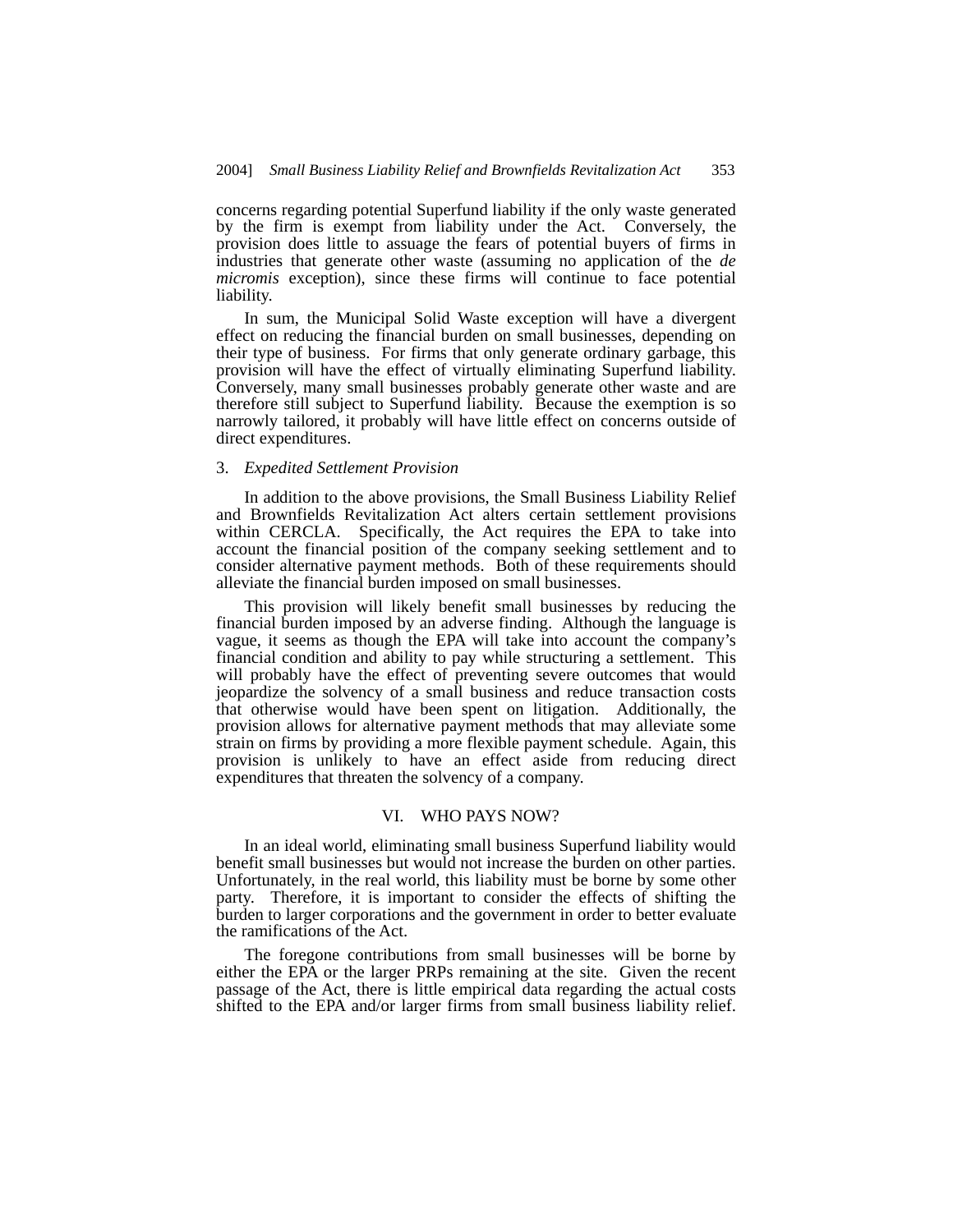However, a 2000 Rand study attempted to estimate the costs shifted to the government and larger firms based on a blanket relief for all small businesses. Although the present legislation is far more narrowly tailored, this study nevertheless provides a worst-case scenario of the costs transferred to the EPA and other firms. For firms with annual revenues less than \$3 million, the study estimates that between \$3.5 and \$9.8 billion will be transferred to other parties.<sup>128</sup> It also estimates that eliminating liability for firms with less than 75 employees would transfer approximately \$7.5 to \$13.5 billion to either the EPA or larger PRPs.<sup>129</sup> Finally, Rand estimates that approximately \$540 to \$710 million would be shifted to other parties through a *de micromis* exception.<sup>130</sup> Given the Act's narrower exceptions, it is relatively safe to assume that the actual figures will be somewhat smaller than these estimates. In any case, there will be non-trivial sums of money that will need to be paid by someone else.

The problem is further exacerbated because the taxes formerly used to replenish the trust fund have not been renewed since  $1995^{131}$  and are unlikely to be reinstated under the present administration. As a result, it seems unlikely that the trust fund will be used to pay a significant portion of these costs – at least until the taxes are reinstated. Without the ability to assume the transferred liability, the EPA most likely will be forced to aggressively use joint and several liability to pin the outstanding costs on the remaining PRPs.

As a result, the cost shifting aspect of the Act opens a host of new issues that need to be recognized. Since the Act has the effect of simply shifting the liability from small businesses to larger firms, it is questionable as to whether this is any better than the old system. In terms of making the system fairer, the effect of the Act is mixed. In cases where small firms pay disproportionately high costs in relation to harm caused,<sup>132</sup> this cost shifting may be justified. After all, the larger polluter was the contributor that ultimately caused the contamination. Likewise, in the case where the ratio is skewed because fixed transaction costs make the overall costs disproportionately high in comparison to the harm caused, the shift may be justified. Here, the actual cleanup costs are low but fixed transaction costs make the overall costs very high compared to the actual harm caused. The net costs imposed on the larger firm would be relatively small<sup>133</sup> since the transferred cleanup costs are small and the larger firm would, in most cases, also benefit from a reduction in its transaction costs. However, the shift becomes less justifiable as the net costs transferred become higher and in the many cases where complete exemption is overkill.

<span id="page-23-0"></span> <sup>128</sup> DIXON, FINANCIAL IMPLICATIONS, *supra* note 22, at 42.

<span id="page-23-1"></span>

<span id="page-23-4"></span><span id="page-23-3"></span><span id="page-23-2"></span>

<sup>129</sup> *Id*. 130 *Id.* at 44. 131 *See* PROBST, *supra* note 25, at 13.

<sup>&</sup>lt;sup>132</sup> For example, a small business simply contributes garbage to a site where a larger firm(s) has contributed the hazardous waste. 133 *See* DIXON, FINANCIAL IMPLICATIONS, *supra* note 22, at 45 (noting in conclusion that although

<span id="page-23-5"></span>a substantial number of small firms would be exempt from liability, they represent a disproportionately small amount of the waste contributed and, therefore, actual cleanup costs transferred).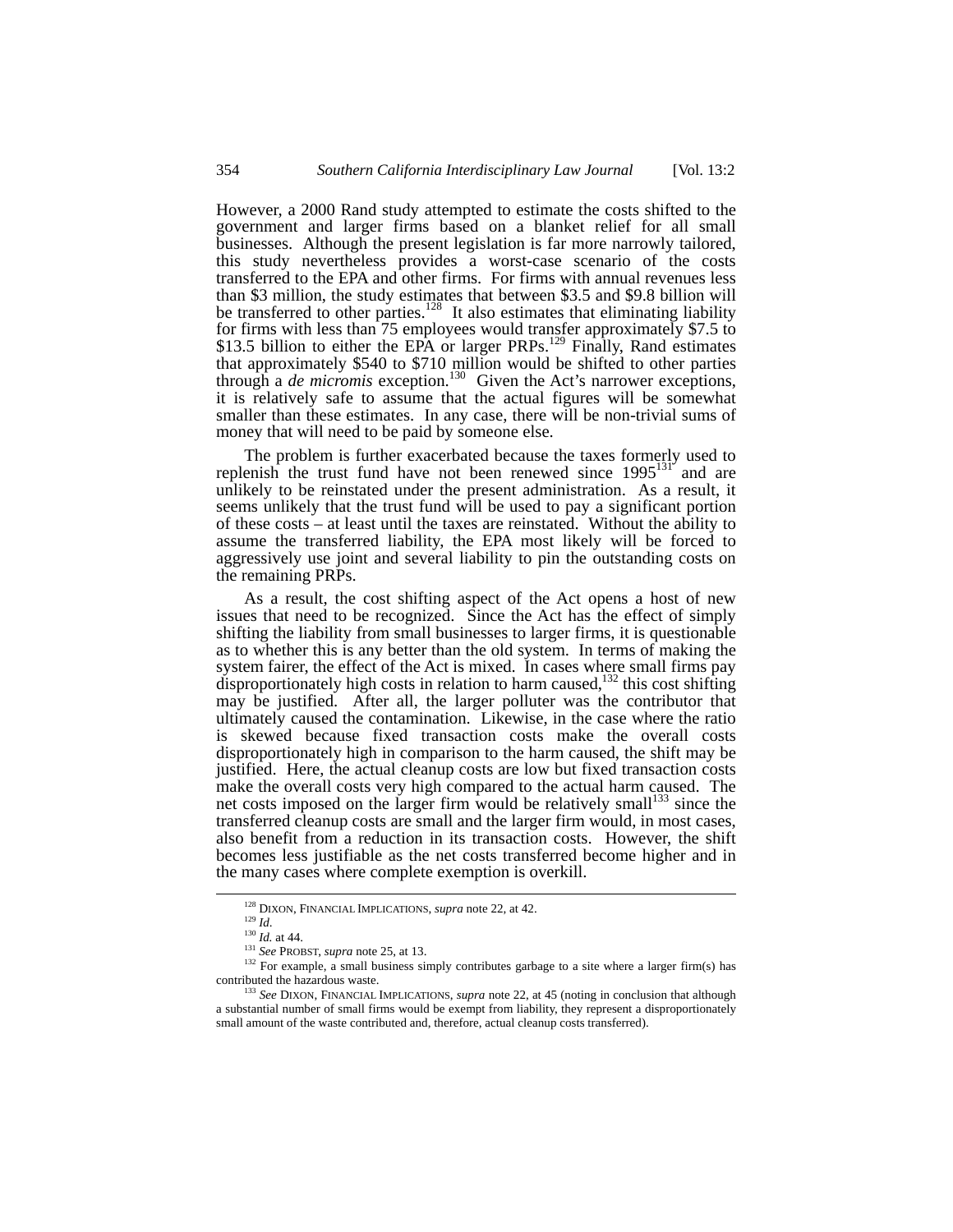Unlike the fairness argument, those who simply desire special treatment for small businesses without regard to liability inequities have a much weaker case in showing that cost shifting is justified. As noted earlier, the economic justifications are fairly weak in supporting preferential treatment, leaving only ideological support. The ideological argument becomes harder to support when one is confronted with the fact that cost shifting presents serious fairness issues for the larger firms. As a result, the argument for special treatment is extremely weak when one also considers the additional burden placed on the remaining firms.

## VII. IS THE SMALL BUSINESS LIABILITY RELIEF AND BROWNFIELDS REVITALIZATION ACT A GOOD SOLUTION?

Armed with the above information, the next question to consider is whether the Act is a good solution to the concerns surrounding small business Superfund liability. In order to answer this question, it is important to consider all aspects of the problem, the effects on all parties involved, and whether better alternatives are available. Following in the same structure as before, this section breaks the analysis down between the two competing arguments made by the small business community with regard to why liability relief is necessary and justified.

## A. IS THE ACT A GOOD SOLUTION IN TERMS OF CORRECTING THE INTRINSIC FAIRNESS PROBLEM?

The first logical issue to address is whether the concerns of the small business community with regard to the fair distribution of costs are justified. Given the empirical data presented above, it seems as though small businesses do pay a disproportionately higher amount per cleanup action than do larger firms. In addition, the data suggests that small businesses pay, on average, more per volume contributed than do their larger counterparts for actual cleanup costs. This disproportion is further exacerbated by the fact that transaction costs are relatively fixed regardless of volume contributed, meaning that small businesses pay significantly more transaction costs in relation to volume contributed than do larger firms. Coupled with the fact that there is some evidence that small firms tend to contribute less harmful waste than do many larger firms, small businesses seem to be solidly justified in arguing that they pay significantly more in relation to harm caused than do larger firms. As a result, those arguing that the distribution of liability among PRPs at a given site unfairly penalizes small firms have a firm foundation in their concerns.

Given that small firms tend to pay more in relation to harm caused than larger firms, the next logical question is whether the Act adequately and properly addresses this issue. In short, the Act's structure does not adequately rectify this problem. Instead of specifically attempting to link the allocation of liability with degree of harm caused and alleviating the high transaction costs borne by small firms, the Act selectively eliminates liability for certain actions. Although this elimination of liability probably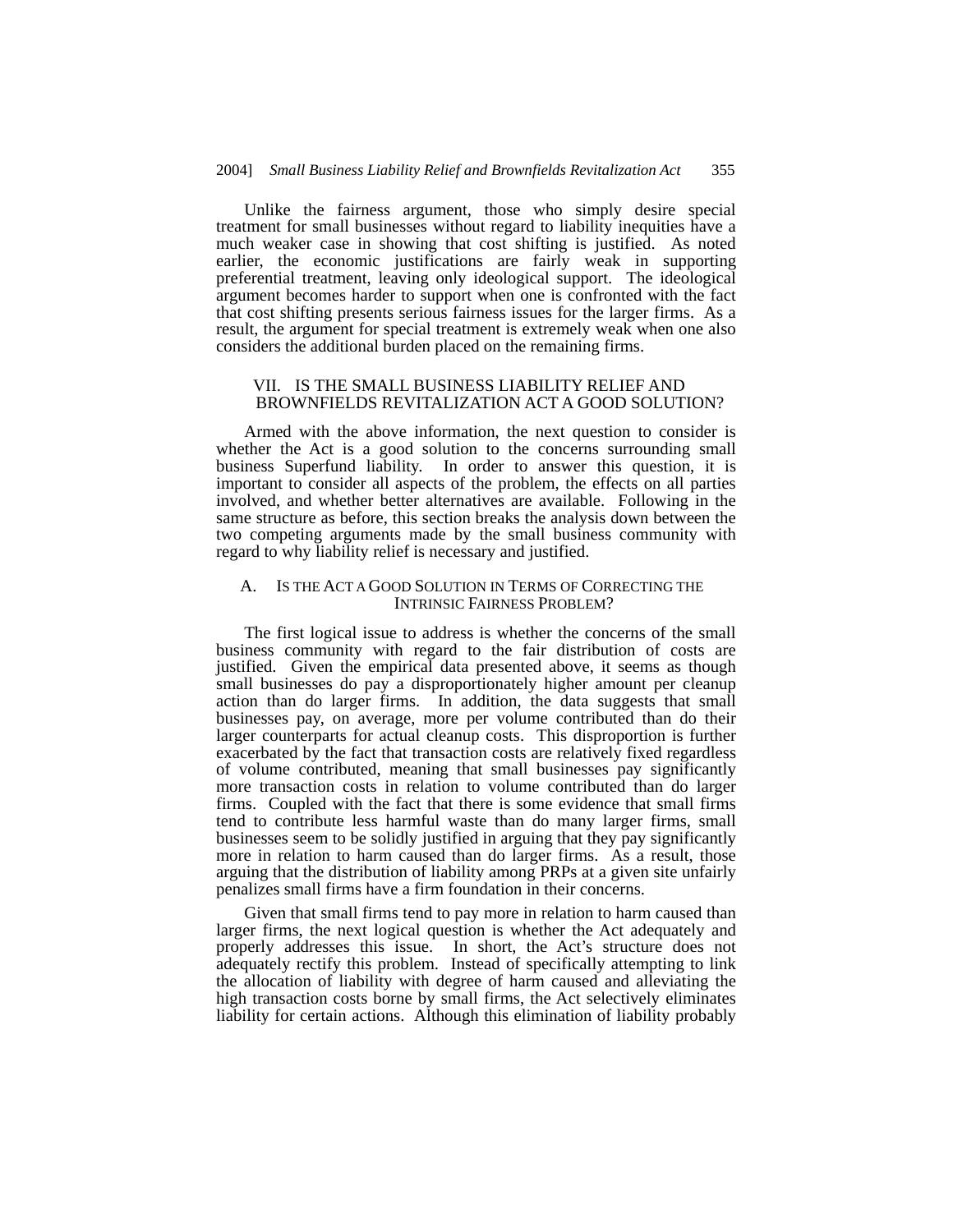encompasses many of the firms unfairly penalized by Superfund liability, it fails to alleviate the burden on many others. In many cases, firms that otherwise would face disproportionately higher costs will have their liability eliminated. However, some firms that should have their liability *reduced* will be unaffected. Furthermore, a blanket elimination of liability is probably overkill and unfairly transfers this liability to the remaining PRPs at the site. Finally, the Act does little to specifically address one of the main complaints of this group: the disproportionately high transaction costs imposed on small businesses. With the exception of expedited settlements, which may have only a marginal effect, the Act nowhere addresses this concern. Therefore, the Act does a poor job of addressing the proportionality issue with respect to allocation of Superfund-related costs.

A far more logical method of addressing the fairness issue would have been to specifically target the two main areas where small businesses tend to pay more in relation to harm caused. First, the Act should have amended CERCLA's liability allocation scheme to more fairly allocate cleanup liability among the parties with respect to the harm caused, taking into account type and quantity of waste contributed. Second, the Act should have specifically addressed the issue of transaction costs and streamlined the allocation process so as to reduce the burden on small businesses. The Act's blanket elimination of liability under certain circumstances fails to provide a mechanism by which the allocation of liability is fair across the board and, instead, opens up a host of new fairness issues with regard to the imposition of more liability on larger firms. As it stands, the Act sacrifices the accuracy of liability and cost allocation for simplicity of application.

# B. IS THE ACT A GOOD SOLUTION IN TERMS OF ELIMINATING THE HARSH FINANCIAL IMPACT ON SMALL BUSINESSES?

In terms of justifying special treatment for small businesses based on their unique financial situation, the arguments are much weaker and probably fail. As noted earlier, the economic justifications for eliminating or reducing Superfund liability because small businesses, in general, cannot handle the costs associated with Superfund liability are extremely weak. From a pure efficiency standpoint, a small business cannot handle the costs associated with its operations, it should not continue to operate. Although the iconoclastic justifications for propping up small businesses are strong among the American populace, they are supported by little, if any, logical justifications. As a result, excepting the unfair allocation of Superfund costs noted above, small businesses probably should not be granted any special treatment simply *because* they are small businesses.

In taking the stand that small businesses should not be granted immunity from Superfund liability simply because they often cannot handle the costs associated with the liability, the argument for special treatment is rendered moot. Without a solid justification for providing special exemptions for small businesses, again, excepting any unfair allocation of